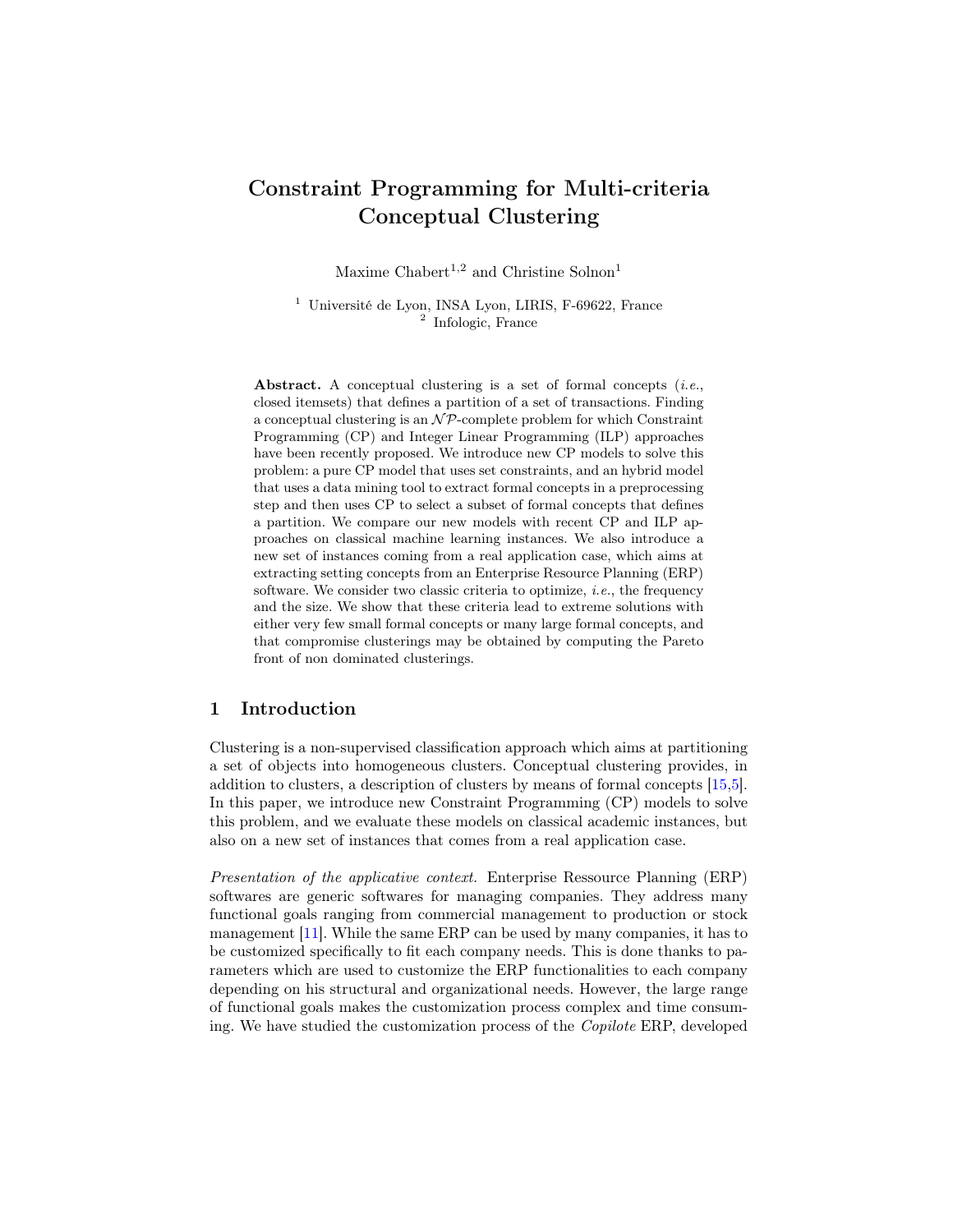by Infologic and specialized in food industry management. As pointed out in [\[21\]](#page-16-0), it appears that most of the time of the customization process is dedicated to the parameterization step: this step basically involves assigning values to parameters in such a way that the ERP fulfills the client needs. The complexity of this step comes from the fact that the ERP has a large number of parameters with strong implicit interactions. Moreover, several studies have shown that this time-consuming parameterization step is less important than human factors (user training, personalized support, for example) [\[16,](#page-15-3)[1\]](#page-15-4). Therefore, an important challenge is to reduce the time needed to parameterize an ERP in order to spend more time on human factors.

To reduce the time needed to parameterize an ERP, our goal is to (partially) automate this step. To this aim, we have collected a database of existing parameter settings, corresponding to recent installations of the Copilote ERP for 400 clients. We propose to identify relevant groups of parameter settings, and to associate them with functional needs. As many functional needs are common to several clients, these parameter setting groups will be reused when customizing the ERP for a new client with similar needs. To identify relevant parameter setting groups, we propose to partition the database of parameter settings into clusters. As we do not have a relevant measure to evaluate the similarity of different parameter settings, and as most parameters are symbolic ones, we propose to use conceptual clustering to achieve this task: this approach does not assume that there exists a similarity measure, and allows us to describe each cluster by a set of parameter values which are shared by all parameter settings in the cluster.

Contributions and organization of the paper. We introduce the background on conceptual clustering in Section [2.](#page-2-0) In particular, we describe two declarative approaches which have been recently proposed: [\[4\]](#page-15-5), that uses Constraint Programming (CP), and [\[17\]](#page-15-6), that uses Integer Linear Programming (ILP). These declarative approaches are very relevant in our applicative context because they allow us to easily model new constraints or objective functions: a main issue is to find relevant objective functions and constraints to extract setting concepts which make sense for our ERP experts.

In Section [3,](#page-5-0) we introduce two new CP models to compute optimal conceptual clusterings: the first one is a full CP model; the second one is an hybrid model that uses a dedicated tool to extract formal concepts and uses CP to select the subset of formal concepts that defines an optimal partition.

We experimentally evaluate these models in Section [4.](#page-8-0) This evaluation is done on some classical academic instances. We also introduce a new benchmark composed of seven instances that have been extracted from our database of parameter settings. In this first evaluation, we mainly consider two objective functions to optimize: the size of the concepts (corresponding to the number of parameters that are common to several clients), and the frequency of the concepts (corresponding to the number of clients that share a common setting). We evaluate scale-up properties of the different approaches when the number of clusters is fixed and when it is not fixed, for each of these objectives separately.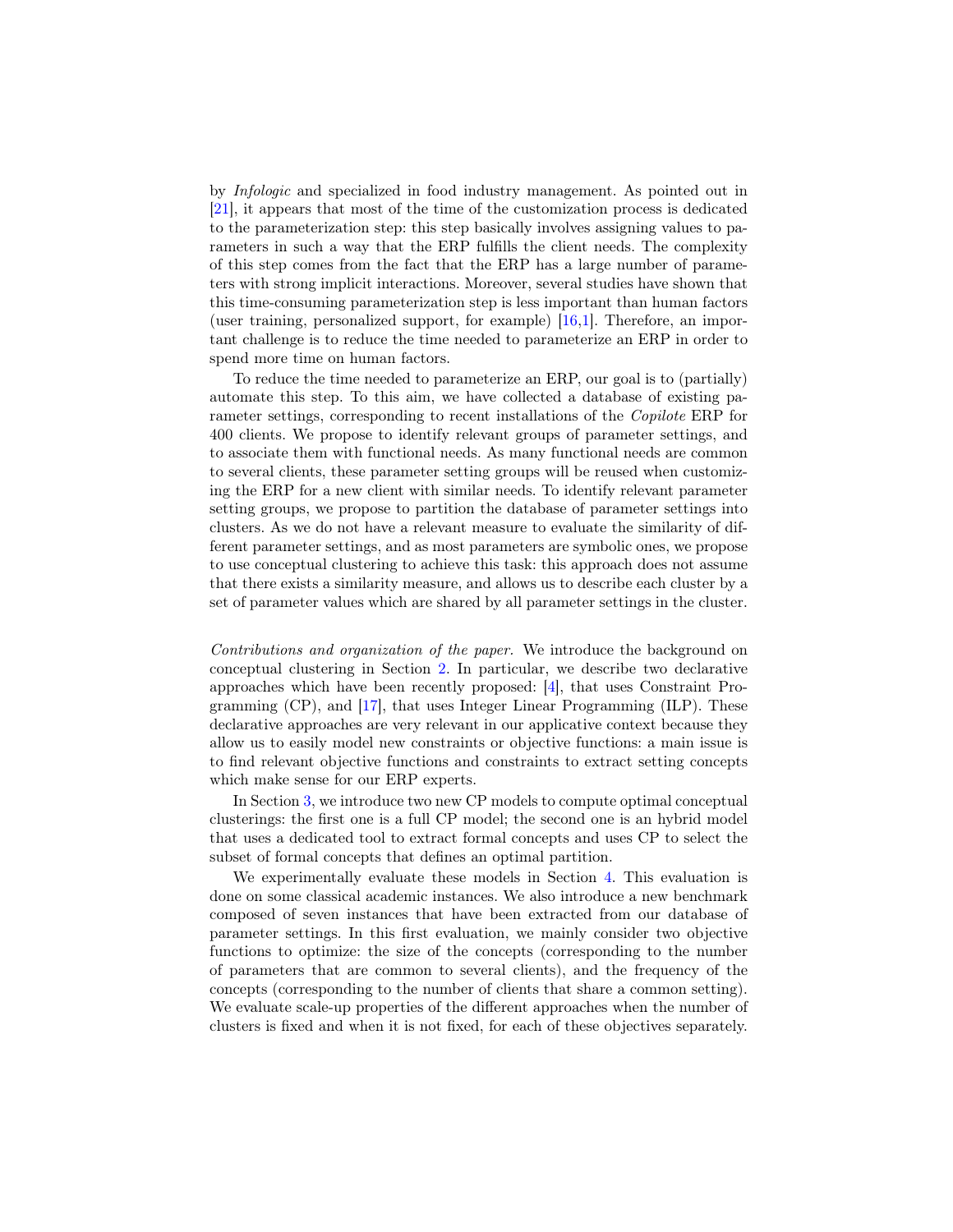<span id="page-2-1"></span>**Table 1.** Left: Example of transactional dataset with  $m = 5$  transactions and  $n = 4$ items. Right: Set  $\mathcal F$  of formal concepts for this dataset.

|         |  | $ i_1 i_2 i_3 i_4 $ |  | С     | $\it intent$                  | extent              | req. size |          | C              | intent              |                         |                |
|---------|--|---------------------|--|-------|-------------------------------|---------------------|-----------|----------|----------------|---------------------|-------------------------|----------------|
| $t_{1}$ |  |                     |  | $c_1$ | $\overline{\phantom{a}i_1}$ . | $\{t_1,t_2,t_5\}$   | 3         |          |                |                     | $extent$ [freq.   size] |                |
| $ t_2 $ |  |                     |  | $c_2$ | $(i_2)$                       | $t_3, t_4$          |           |          | $c_6$          | $\{i_1, i_4\}$      | $\{t_1,$<br>$t_2$       | 21             |
|         |  |                     |  |       |                               |                     | 3         |          | c <sub>7</sub> | $\{i_2, i_3\}$      | $\{t_4\}$               | $\sqrt{2}$     |
| $ t_3 $ |  |                     |  | $c_3$ | $\mathfrak{t}_{i_3}$          | $\{t_2,t_4,t_5\}$   |           |          | $c_8$          | $\{i_2, i_4\}$      | $\{t_3\}$               | $\overline{2}$ |
| $t_4$   |  |                     |  | $c_4$ | $i_4$                         | $\{t_1, t_2, t_3\}$ | 3         |          |                | $\{i_1, i_3, i_4\}$ | $\{t_2\}$               | 3              |
| $ t_5 $ |  |                     |  |       | $c_5$ { $i_1, i_3$ }          | $\{t_2, t_5\}$      |           | $\Omega$ | $c_9$          |                     |                         |                |

The two objective functions that we consider are complementary and are related to the number of clusters: when maximizing concept sizes, optimal clusterings have many clusters of small frequencies; when maximizing concept frequencies, optimal clusterings have very few clusters of small sizes. In Section [5,](#page-11-0) we propose to compute the Pareto front of all non-dominated solutions, and we introduce and compare different ways for achieving this with our CP models.

## <span id="page-2-0"></span>2 Background on Conceptual Clustering

Formal Concepts. Formal Concept Analysis is a way of grouping together objects sharing a same set of attribute values [\[5\]](#page-15-1). In this paper, we use the transactional database terminology: objects are called transactions, and attribute values are called *items*. More formally, let  $\mathcal T$  be a set of m transactions (numbered from 1 to m), I a set of n items (numbered from 1 to n), and  $\mathcal{R} \subseteq \mathcal{T} \times \mathcal{I}$  a binary relation that relates transactions to items:  $(t, i) \in \mathcal{R}$  denotes the fact that transaction t has item i. We note itemset(t) the set of items associated with t, i.e.,  $\forall t \in$  $\mathcal{T}$ , itemset(t) = { $i \in \mathcal{I} : (t, i) \in \mathcal{R}$ }. Given a set E, we note  $\mathcal{P}(E)$  the set of all its subsets, and  $#E$  its cardinality.

The *intent* of a subset  $T \subseteq \mathcal{T}$  of transactions is the intersection of their itemsets, *i.e.*,  $\text{intent}(T) = \bigcap_{t \in T} \text{itemset}(t)$ . The extent of a set  $I \subseteq \mathcal{I}$  of items is the set of transactions whose itemsets contain I, i.e.,  $extent(I) = \{t \in \mathcal{T} : I \subseteq$ *itemset*(*t*). These two operators induce a Galois connection between  $P(\mathcal{T})$  and  $\mathcal{P}(\mathcal{I}),$  i.e.,  $\forall T \subseteq \mathcal{T}, \forall I \subseteq \mathcal{I}, T \subseteq extent(I) \Leftrightarrow I \subseteq intent(T)$ . A formal concept is a couple  $(T, I) \in \mathcal{P}(\mathcal{T}) \times \mathcal{P}(\mathcal{I})$  such that  $T = extent(I)$  and  $I = intent(T)$ . We note  $\mathcal F$  the set of all formal concepts. The *frequency* of a formal concept  $(T, I)$ is the number of transactions, *i.e.*,  $freq(T, I) = #T$ , and its *size* is the number of items, *i.e.*,  $size(T, I) = #I$ .

For example, we display in table [1](#page-2-1) a transactional dataset and its associated set F of formal concepts. The couple  $({t_1, t_2}, {i_1})$  is not a formal concept because  $\text{intent}(\{t_1, t_2\}) = \{i_1, i_4\} \neq \{i_1\}$  and  $\text{extent}(\{i_1\}) = \{t_1, t_2, t_5\} \neq \{t_1, t_2\}.$ 

Formal concepts and closed itemset mining. Formal concepts correspond to closed itemsets [\[18\]](#page-16-1) and the set  $\mathcal F$  may be computed by using algorithms dedicated to the enumeration of frequent closed itemsets, provided that the frequency threshold is set to 1. In particular, LCM [\[24\]](#page-16-2) is able to extract all formal concepts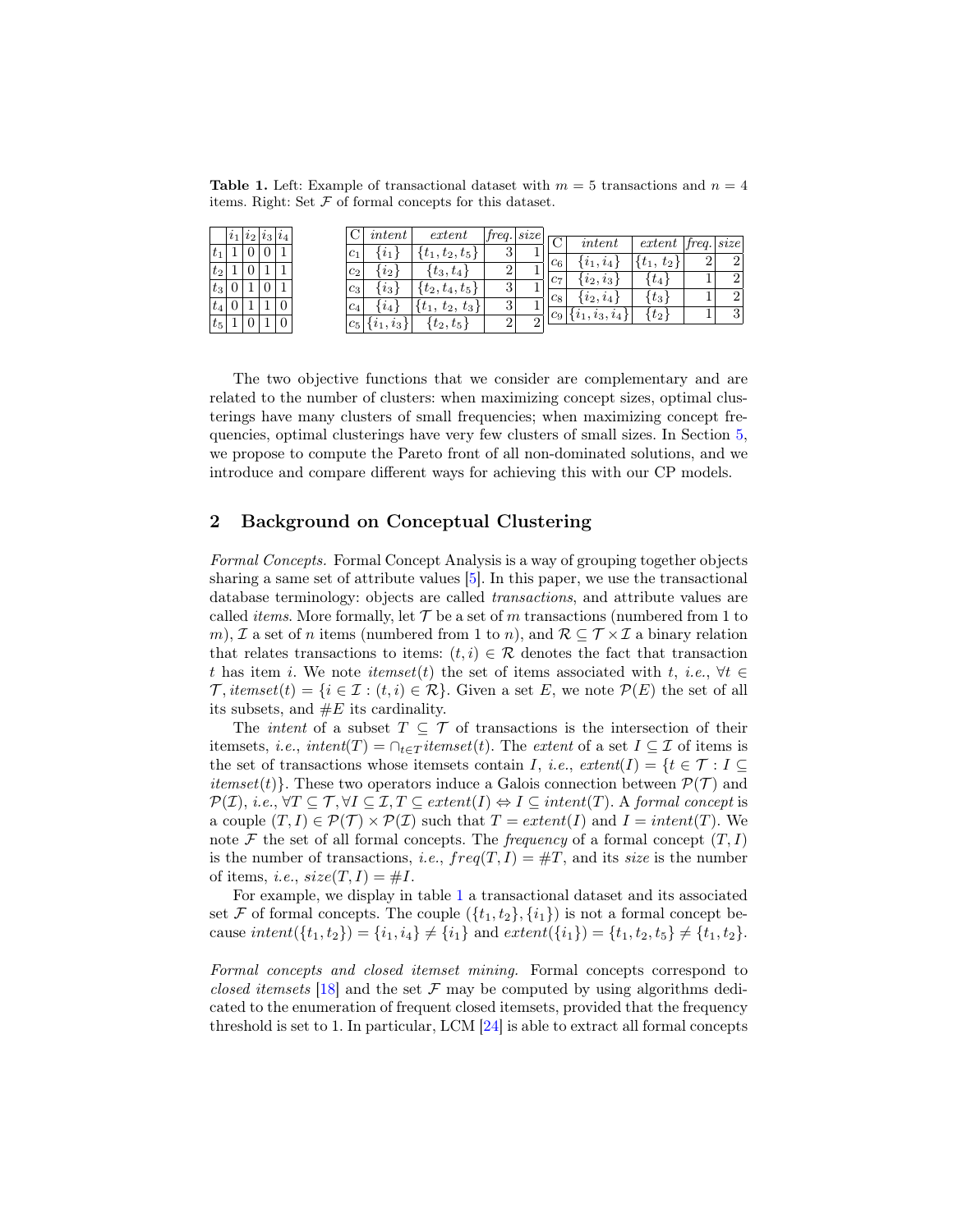of F in linear time with respect to  $\#F$ . As there is usually a huge number of closed itemsets, we may add constraints or optimization criteria to identify relevant concepts. For example, we may search for closed itemsets whose frequency is greater than some threshold and whose size is maximal. We may also combine several criteria, and search for the Pareto front of non dominated formal concepts (where a concept  $c_1$  is dominated by another concept  $c_2$  if  $c_2$  is at least as good as  $c_1$  on all criteria but one, and strictly better on this last criterion). This Pareto front is also called the skyline [\[2\]](#page-15-7).

CP for itemset mining. Using CP to model and solve itemset search problems is a topic which has been widely explored during the last ten years [\[20,](#page-16-3)[12,](#page-15-8)[8,](#page-15-9)[7\]](#page-15-10). Indeed, CP allows one to easily model various constraints on the searched itemsets, corresponding to application-dependent constraints for example. These constraints are used to filter the search space during the mining process, and allow CP to be competitive with dedicated mining tools such as LCM. Most recently, [\[14\]](#page-15-11) introduced a global constraint for extracting frequent closed itemsets. This global constraint enforces domain consistency in polynomial time, and it is quite competitive with LCM: if it is an order slower on basic queries, it is more efficient for complex queries where extra constraints are added. Also, [\[23\]](#page-16-4) proposed to use CP to extract skyline patterns, i.e., non-dominated patterns according to several criteria: they use a dynamic approach, where constraints are added each time a new solution is found in order to forbid solutions dominated by it.

Conceptual Clustering. Clustering is an unsupervised classification approach the goal of which is to group objects into homogeneous clusters. Conceptual clustering provides, in addition to clusters, a description of clusters by means of formal concepts: each cluster corresponds to a formal concept. More precisely, a conceptual clustering is a set of k formal concepts  $\mathcal{C} = \{(T_1, I_1), \ldots, (T_k, I_k)\}\$ such that  $\{T_1, \ldots, T_k\}$  is a partition of the set  $\mathcal T$  of transactions.

Different optimization criteria may be considered. In this article, we consider two classical criteria : minFreq, to maximize the minimal frequency of a cluster; and  $minSize$ , to maximize the minimal size of a cluster. For example, let us consider the set  $\mathcal F$  of formal concepts displayed in table [1.](#page-2-1) Two examples of clusterings are  $P_1 = \{c_1, c_2\}$  and  $P_2 = \{c_1, c_7, c_8\}$ . According to minFreq, the best clustering is  $P_1$  (as the minimal frequency is 2 for  $P_1$  and 1 for  $P_2$ ). According to minSize, both clusterings are equivalent as their minimal size is 1.

The number  $k$  of clusters is an important parameter which has a great influence on the size and the frequency of the clusters: small values for k favor clusters with larger frequencies and smaller sizes, whereas large values favor clusters with smaller frequencies and larger sizes.

CP for conceptual clustering. Conceptual clustering is related to closed itemset mining, as each cluster corresponds to a closed itemset. However, the goal is no longer to find closed itemsets that satisfy some constraints or optimize some criteria, but to find a subset of closed itemsets which partitions the set of transactions and optimizes some criteria. Conceptual clustering is a special case of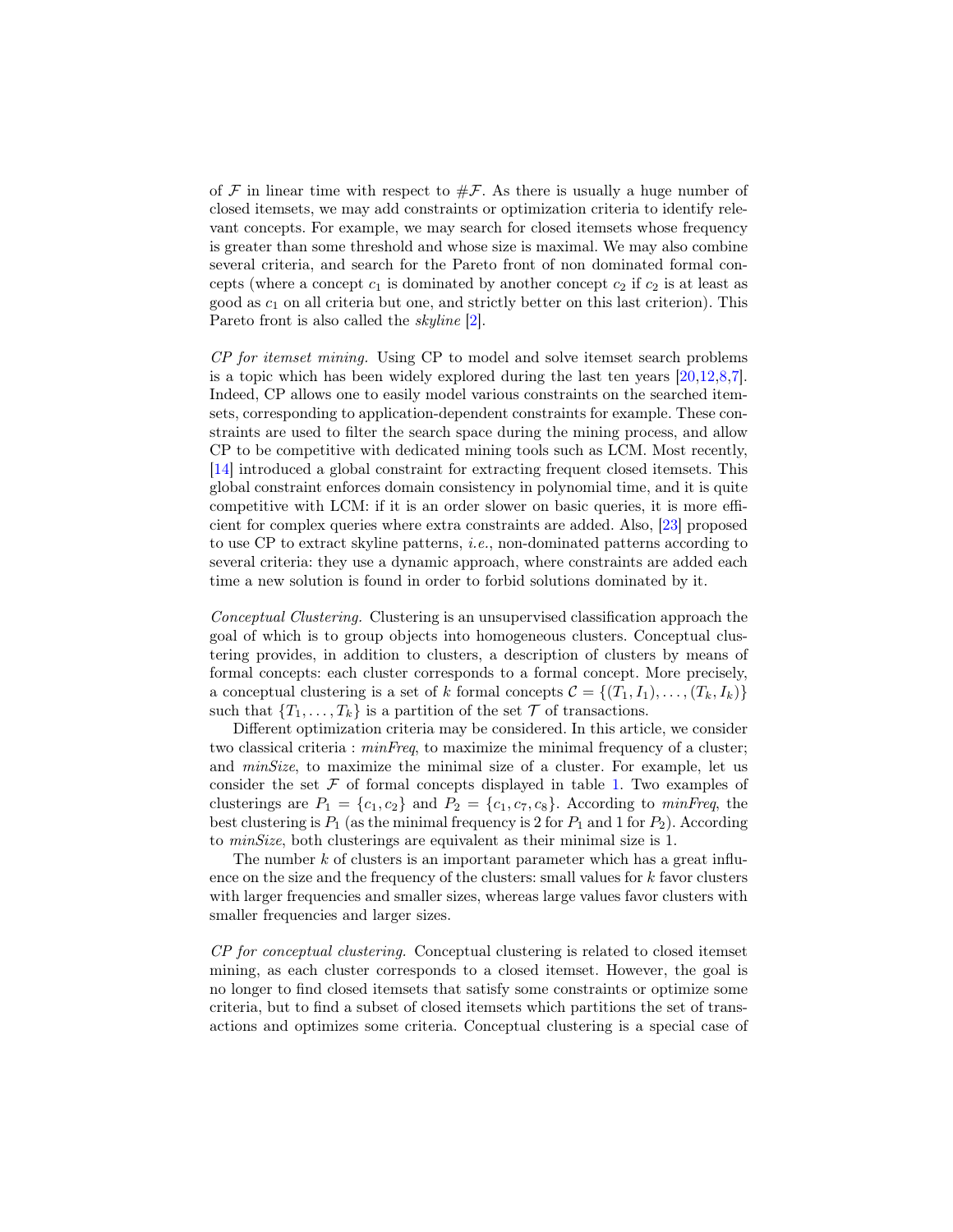k-pattern set mining, as introduced in [\[9\]](#page-15-12): the conceptual clustering problem is defined by combining a cover and a non-overlapping constraint, and a CP model based on boolean variables is proposed to solve this problem.

[\[3\]](#page-15-13) describes a CP model for clustering problems where a dissimilarity measure between objects is provided. In this case, the goal is to find a partition of the objects which satisfies some constraints and optimizes an objective function defined by means of this dissimilarity measure. This CP model has been extended to conceptual clustering in [\[4\]](#page-15-5). Experimental results reported in [\[4\]](#page-15-5) show that this model outperforms the binary model of [\[7\]](#page-15-10). This model assumes that the number of clusters is defined by a constant  $k$ . There is an integer variable  $G_t$  for each transaction  $t \in \mathcal{T}$ :  $G_t$  represents the cluster of t and its domain is  $D(G_t) = [1, k]$ . Symmetries (due to the fact that cluster numbers may be swapped) are broken by adding a  $precede(G, [1, k])$  constraint [\[13\]](#page-15-14). Each cluster is enforced to have at least one transaction by the constraint:  $atLeast(1, G, k)$ . For each cluster  $c \in [1, k]$ , a set variable *Intent<sub>c</sub>* represents the intent of the set of transactions in  $c, i.e.,$  the intersection of their itemsets. Its domain is the set of all possible itemsets, i.e.,  $D(Intent_c) = \mathcal{P}(\mathcal{I})$ . The extent constraint is expressed by:  $\forall c \in [1, k], \forall t \in \mathcal{T}, G_t = c \Leftrightarrow Intent_c \subseteq itemset(t)$ . It is implemented thanks to  $k \times m$  reified constraints (with  $m = \# \mathcal{T}$ ). The intent constraint is expressed by:  $\forall c \in [1, k], Intent_c = \bigcap_{t \in \mathcal{T}, G_t = c} itemset(t)$ . It is implemented thanks to k constraints, and each of these  $k$  constraints needs  $n$  reified domain constraints to build the set of all transactions in cluster  $c$ , and a set element global constraint to select the corresponding itemsets and intersect them. An objective variable is introduced. Depending on the optimization criterion, this variable is constrained to be equal either to the minimal cardinality of all  $Internet<sub>c</sub>$  variables  $(minSize)$ , or the minimal number of G variables assigned to a same cluster thanks to  $atLeast(obj, G, c)$  constraints (minFreq).

The model proposed in [\[4\]](#page-15-5) assumes that the number of clusters is fixed to a constant value k. It may easily be extended to the case where this number is not known, by introducing an integer variable  $k$ , whose domain is bounded between 2 and  $m-1$ . However, performance is degraded when k is not fixed.

ILP for Conceptual Clustering. [\[17\]](#page-15-6) proposes to compute conceptual clusterings by combining two exact techniques: in a first step, a dedicated closed itemset mining tool (*i.e.*, LCM [\[24\]](#page-16-2)) is used to compute the set  $\mathcal F$  of all formal concepts and, in a second step, ILP is used to select a subset of  $\mathcal F$  that is a partition of the set  $\mathcal T$  of transactions and that optimizes some given criterion. More precisely, for each formal concept  $f \in \mathcal{F}$ , there is a binary variable  $x_f$  such that  $x_f = 1$  iff  $f$  is selected. The subset of selected formal concepts is constrained to define a partition of  $\mathcal T$  by posting the constraint:  $\forall t \in \mathcal T, \sum_{f \in \mathcal F} a_{tf} x_f = 1$ , where  $a_{tf} = 1$ if transaction t belongs to the extension of concept  $\tilde{f}$ , and 0 otherwise. Contrary to the CP approaches of [\[7,](#page-15-10)[3\]](#page-15-13), the number of clusters is not fixed and it is a variable  $k$  which is constrained to be equal to the number of selected concepts by posting the constraint:  $k = \sum_{f \in \mathcal{F}} x_f$ . In [\[17\]](#page-15-6), the goal is to maximize the sum of the sizes of the selected concepts. Therefore, the objective function to maximize is:  $\sum_{f \in \mathcal{F}} v_f x_f$  where  $v_f$  is the size of the concept f. If the case is not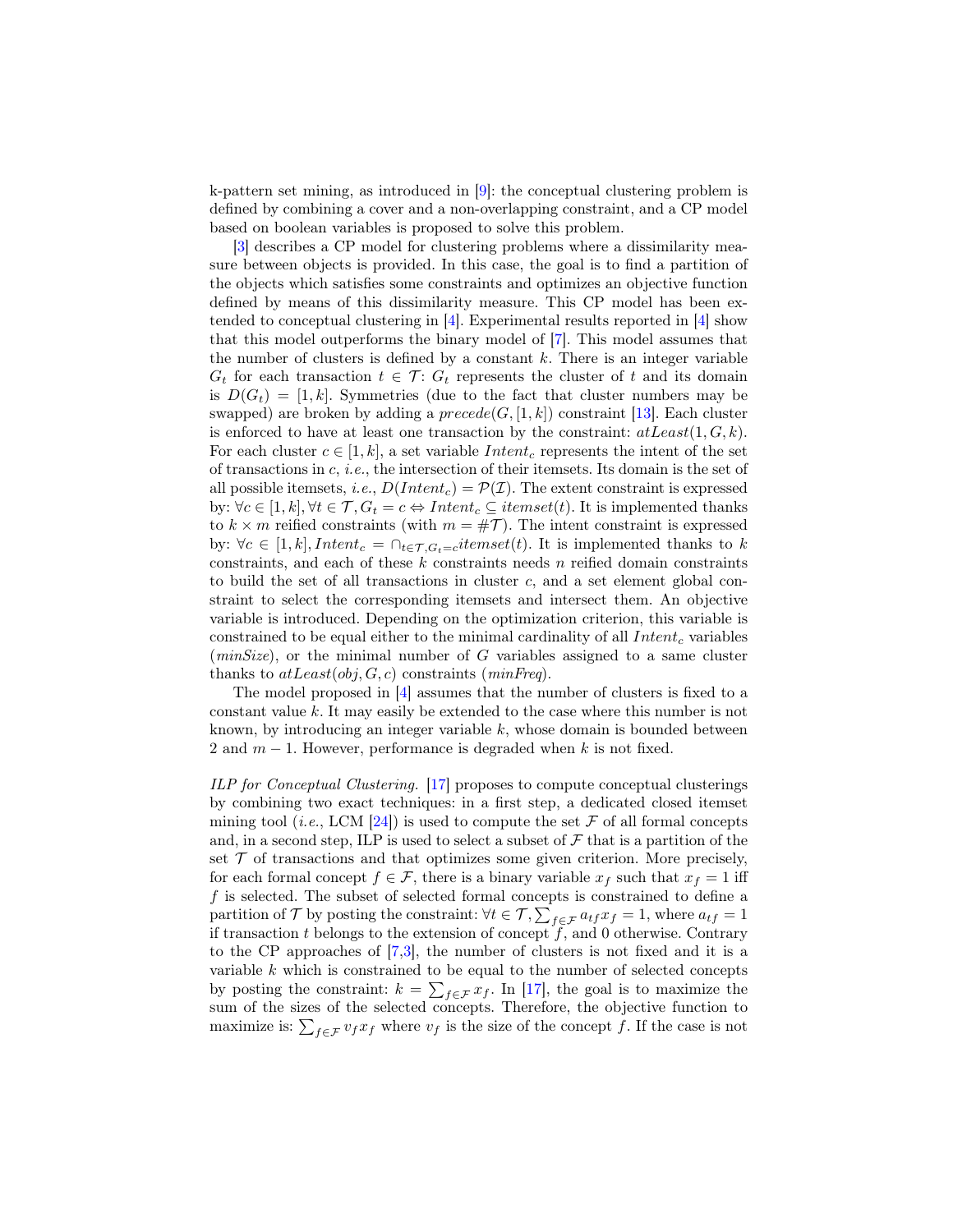explicitly discussed in [\[17\]](#page-15-6), we may easily extend this ILP model to maximize the minimal size (resp. frequency) of the selected concepts: we introduce a variable  $v_{min}$  and enforce this variable to be smaller than or equal to the size (resp. the frequency) of the selected concepts by adding the constraint  $\forall t \in T, v_{min} \leq$  $v_f x_f + M(1-x_f)$ , where M is a positive constant greater than the largest possible size (resp. frequency), and  $v_f$  is the size (resp. frequency) of the concept f.

# <span id="page-5-0"></span>3 New CP models

In this section, we introduce two new CP models for computing optimal conceptual clusterings. The first model (described in Section [3.1\)](#page-5-1) may be seen as an improvement of the CP model of [\[3\]](#page-15-13). The second model (described in Section [3.2\)](#page-6-0) follows the two step approach of [\[17\]](#page-15-6): the first step is exactly the same; the second step uses CP to select formal concepts. These models are experimentally evaluated and compared with the approaches of [\[3\]](#page-15-13) and [\[17\]](#page-15-6) in Section [4.](#page-8-0)

For both models, we do not assume that the number of clusters is fixed:  $k$ is a variable whose domain is  $[k_{min}, k_{max}]$ , where  $k_{min}$  and  $k_{max}$  are two given bounds such that  $2 \leq k_{min} \leq k_{max} < m$ .

#### <span id="page-5-1"></span>3.1 New full CP model

Like the CP model of  $[3]$ , we use  $G_c$  integer variables to model clusters. However, we associate the *Intent* set variables to transactions instead of associating them to clusters. This simplifies the propagation of the intent constraint. Another reason for associating *Intent* set variables to transactions instead of clusters is that, when k is strictly lower than  $k_{max}$ , each Intent<sub>c</sub> set variable such that  $c > k$  should be empty. This would imply to use reification to compute the minimal intent size, as we must not consider  $Internet_c$  variables such that  $c > k$ (otherwise, the minimal size would be equal to 0 whenever  $k < k_{max}$ ). Also, we introduce new set variables to explicitly model extents and these set variables are associated with transactions to ease the computation of the minimal frequency. Finally, we introduce redundant set variables which model concept extents and are associated with clusters: these variables are used to add a redundant partition constraint which improves the solution process.

More formally, we use the following variables:

- an integer variable k (with  $D(k) = [k_{min}, k_{max}]$ ), which represents the number of clusters;
- for each transaction  $t \in \mathcal{T}$ :
	- an integer variable  $G_t$  (with  $D(G_t) = [1, kMax]$ ), which represents the cluster of t;
	- a set variable Intent<sub>t</sub> (with  $D(Intent_t) = P(itemset(t))$ ), which represents the set of items in the intent of the cluster of t;
	- a set variable  $Extend_t$  (with  $D(Extend_t) = \mathcal{P}(\mathcal{T})$ ), which represents the set of transactions in the extent of the cluster of  $t$ ;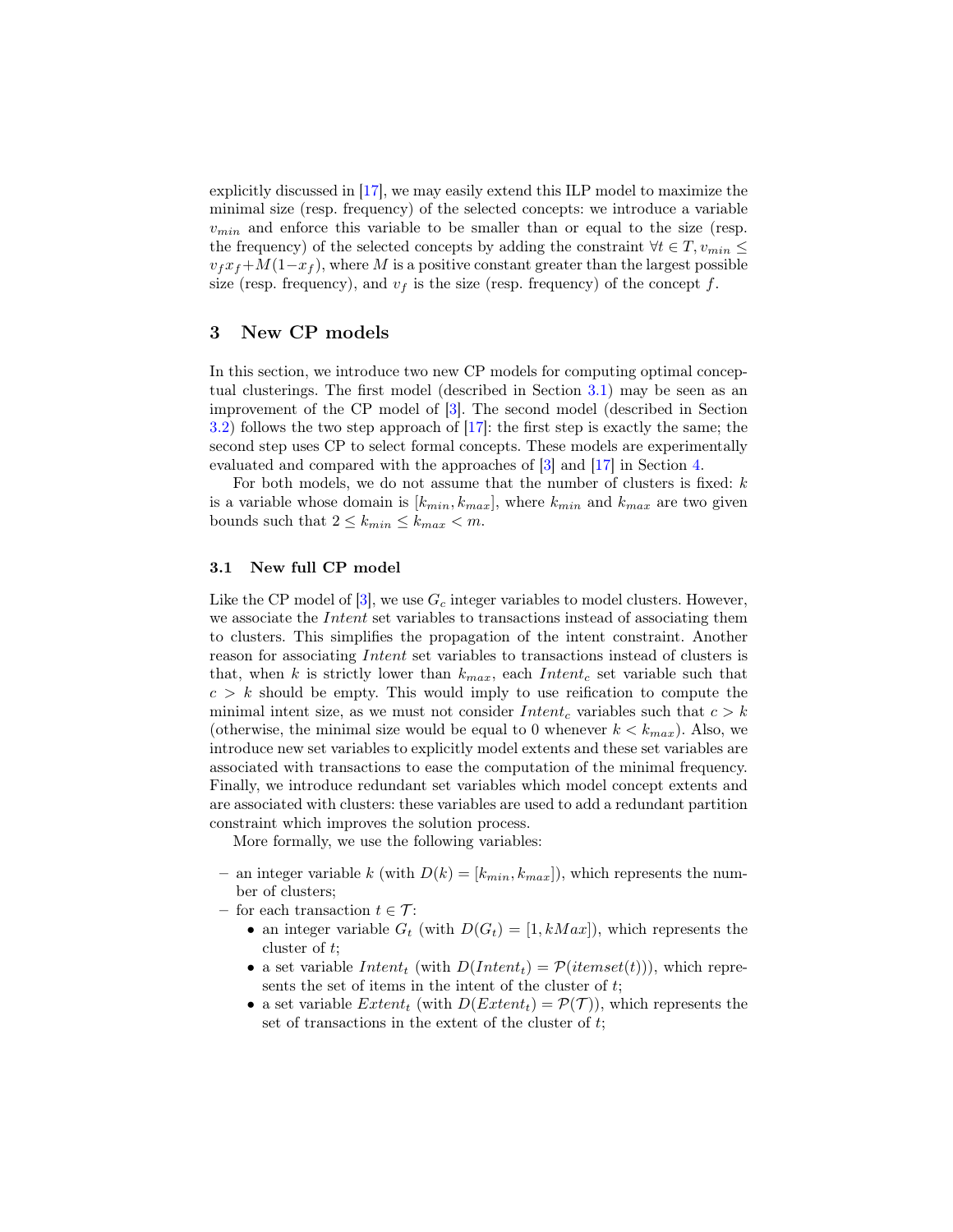- for each cluster  $c \in [1, k_{max}]$ , a set variable  $ExtendCluster_c$  (with
- $D(ExtentCluster_c) = \mathcal{P}(\mathcal{T})$ , which represents the set of transactions in c; – two integer variables  $minFreq$  (with  $D(minFreq) = [1, m-1])$  and  $minSize$ (with  $D(minSize) = [1, n - 1]$ ), which represent the minimal frequency and size, respectively.

As proposed in [\[4,](#page-15-5)[3\]](#page-15-13), we break symmetries (due to the fact that clusters may be swapped) by posting the constraint:  $precede(G, [1, k_{max}])$ .

We relate  $extent_t$  and  $extentCluster_c$  variables by posting the constraint:  $\forall t \in \mathcal{T}$ ,  $Extend[t] = ExtendCluster[G_t]$ , and we relate  $ExtendCluster_c$  and  $G_t$ variables by posting the constraint

$$
\forall t \in \mathcal{T}, \forall c \in [1, k_{max}], t \in ExtentCluster_c \Leftrightarrow G_t = c
$$

We add a redundant partition constraint that enforces *extent* to be a partition of  $\mathcal T$ : partition(ExtentCluster,  $\mathcal T$ ). This constraint is redundant because each transaction is already enforced to belong to exactly one cluster by G variables. However, its propagation both reduces the search space and the CPU time.

We reify  $m(m-1)/2$  equality constraints between G variables to ensure that two transactions are in a same cluster iff they have the same intent, and this intent is included in their itemsets:  $\forall \{t_1, t_2\} \subseteq \mathcal{T}$ 

$$
(G_{t_1} = G_{t_2}) \Leftrightarrow (Internet_{t_1} = Internet_{t_2}) \Leftrightarrow (Internet_{t_1} \subseteq itemSet(t_2))
$$

This constraint ensures the extent property as any transaction  $t_1$  such that  $itemset(t1) \supseteq Intent_{t2}$  is constrained to be in the same cluster as  $t_2$ . However, this constraint only partially ensures the intent property: for each transaction  $t$ , it ensures  $Internet_t \subseteq \bigcap_{t' \in \mathcal{T}, G_t = G_{t'}} itemset(t')$  whereas the intent property requires that  $Internet_t$  is equal to the itemset intersection. However, given any solution that satisfies the constraint  $Internet_t \subseteq \bigcap_{t' \in \mathcal{T}, G_t = G_{t'}} itemset(t')$ , we can easily transform it to ensure that it fully satisfies the intent property by adding to *Intent<sub>t</sub>* every item  $i \in (\bigcap_{t' \in \mathcal{T}, G_t = G_{t'}} itemset(t')) \setminus Intent_t$ . Hence, each time a solution is found, for each cluster  $c$ , we compute its actual intent by intersecting the intersection of all its transaction itemsets. This ensures that each cluster actually is a formal concept, and therefore this ensures correction. Completeness is ensured by the fact that our constraint is a relaxation of the initial constraint.

Finally, we compute the minimal size and frequency by posting the constraints:  $minSize = min_{t \in \mathcal{T}} \# Internet_t$  and  $minFreq = min_{t \in \mathcal{T}} \# Extent_t$ .

The search strategy depends on the objective function: if the goal is to maximize  $minFreq$ , then we first assign k to its lower values (as a smaller number of clusters usually leads to concepts with larger frequencies), whereas if the goal is to maximize  $minSize$ , then we first assign k to its higher values (as a larger number of clusters usually leads to concepts with larger sizes).

#### <span id="page-6-0"></span>3.2 New hybrid model

This model solves the problem in two steps as in [\[17\]](#page-15-6): in a first step, we extract the set  $\mathcal F$  of all formal concepts with a dedicated tool (LCM), and in a second step we use CP to select the subset of  $\mathcal F$  forming an optimal clustering.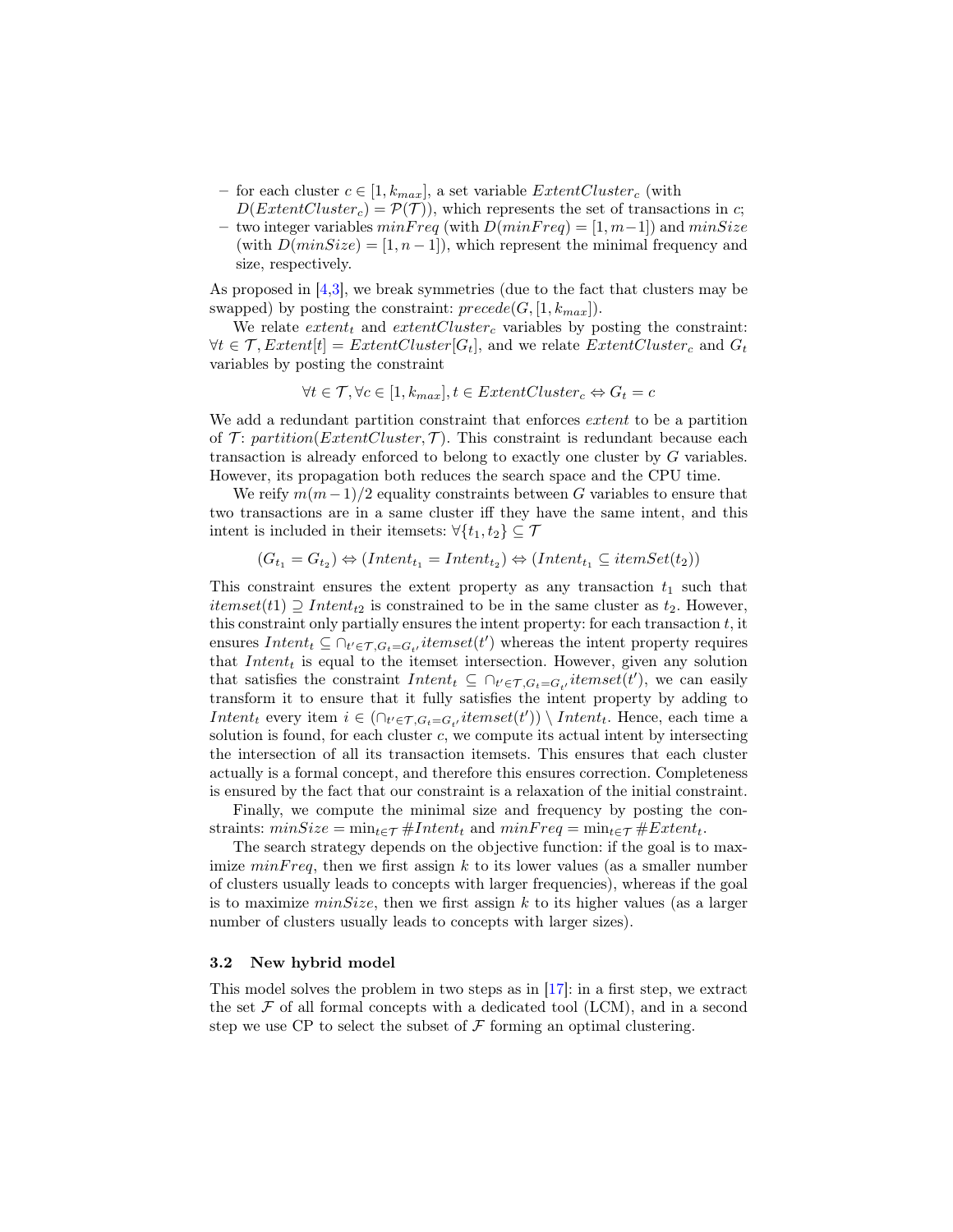We have designed and compared several CP models for this second step. In particular, we have designed a model that associates a set variable  $Extend_c$  with each cluster c (such that  $Extend_{c}$  contains all transactions in the extent of c), and then post a partition global constraint on these variables to ensure that they form a partition of  $\mathcal T$ . This model is always outperformed by the model described below.

Our CP model for the second step uses the following variables:

- an integer variable k (with  $D(k) = [k_{min}, k_{max}]$ ), which represents the number of clusters (i.e., the number of selected concepts);
- a set variable P (with  $D(P) = \mathcal{P}(\mathcal{F})$ ), which represents the set of selected formal concepts that define an optimal clustering;
- for each transaction  $t \in \mathcal{T}$ , an integer variable  $Concept_t$  (with  $D(Concept_t)$ )  ${f \in \mathcal{F} \mid t \in extent(f)}$ , which represents the concept that contains t in its extent (each transaction must belong to exactly one selected concept);
- two integer variables  $minFreq$  (with  $D(minFreq) = [1, m-1])$  and  $minSize$ (with  $D(minSize) = [1, n - 1]$ ), which represent the minimal frequency and size, respectively.

To ensure that Concept<sub>t</sub> belongs to P, for each transaction  $t \in \mathcal{T}$ , we post the constraint:  $\forall t \in \mathcal{T}$ , member(Concept<sub>t</sub>, P).

To ensure that the selected concepts define a partition of  $\mathcal{T}$ , we ensure that each transaction  $t$  is contained in the extent of exactly one selected formal concept. To this aim, we compute, for each transaction t, the set  $CF(t)$  of all the concepts of  $\mathcal F$  that contain  $t$  in their extent, *i.e.*,

$$
\forall t \in \mathcal{T}, CF(t) = \{ f \in \mathcal{F} : t \in extent(f) \}
$$

and we ensure that the set variable P contains exactly one element of  $CF(t)$  by posting the constraint:  $\forall t \in \mathcal{T}, \#(CF(t)) \cap P = 1.$ 

Finally, we compute the minimal size and frequency by posting the constraints:  $minSize = min_{t \in \mathcal{T}} \# intent(C_t)$  and  $minFreq = min_{t \in \mathcal{T}} \# extent(C_t)$ .

The number of clusters of the solution is constrained in two different ways according to the objective function:

- If the goal is to maximize  $minFreq$ , optimal solutions often have a small number of clusters and, in this case, we ensure that  $k$  is equal to the number of distinct values contained in C by posting the constraint:  $nValue(C, k)$ .
- If the goal is to maximize  $minSize$ , optimal solutions often have a large number of clusters and, in this case, we ensure that  $k$  is equal to the cardinality of P by posting the constraint  $\#P = k$ .

The search strategy also depends on the objective function. The idea is to first select concepts with large sizes (resp. frequency) when the goal is to maximize  $minSize$  (resp.  $minFreq$ ). To this aim, we sort formal concepts by decreasing size (resp. frequency), and use this order as value ordering heuristic for  $C_t$ . We use a First fail strategy to select the variable with the smallest domain as next variable.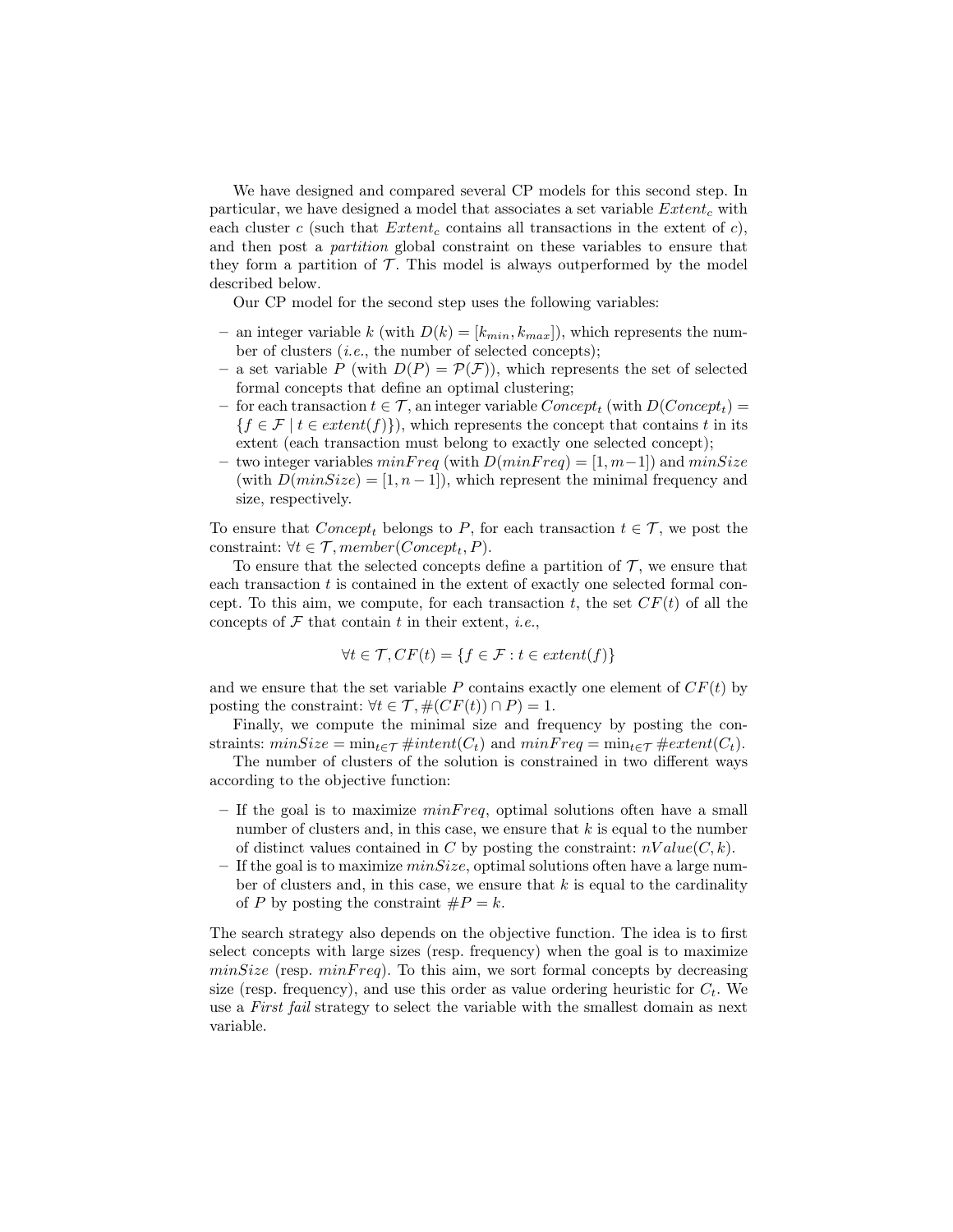<span id="page-8-2"></span>**Table 2.** Test instances: each row gives the number of transactions  $(\#\mathcal{T})$ , the number of items ( $\#\mathcal{I}$ ), the density (d), the number of formal concepts ( $\#\mathcal{F}$ ), and the CPU time (in seconds) spent by LCM to extract all formal concepts.

| Instance $\#\mathcal{T} \#\mathcal{I} d(\%)$ |     |    |    |            | # $\mathcal{F}$ Time |
|----------------------------------------------|-----|----|----|------------|----------------------|
| ERP1                                         | 50  | 27 | 48 | 1 580      | 0.01                 |
| ERP2                                         | 47  | 47 | 58 | 8 1 3 3 7  | 0.03                 |
| ERP3                                         | 75  | 36 | 51 | 10 835     | 0.03                 |
| ERP4                                         | 84  | 42 | 45 | 14 305     | 0.05                 |
| ERP5                                         | 94  | 53 | 51 | 63 633     | 0.28                 |
| ERP <sub>6</sub>                             | 95  | 61 | 48 | 71 918     | 0.45                 |
| ERP7                                         | 160 | 66 |    | 45 728 537 | 5.31                 |

| Instance $ \#\mathcal{T} \#\mathcal{I} d(\%) $ |     |     |     |            | # $\mathcal{F}$ Time |
|------------------------------------------------|-----|-----|-----|------------|----------------------|
| ZOO                                            | 59  | 36  | 44  | 4 5 6 7    | 0.01                 |
| vote                                           | 341 | 48  |     | 34 227 031 | 0.54                 |
| tic-tac-toe                                    | 958 | 27  | 331 | 42 711     | 0.05                 |
| soybean                                        | 303 | 116 |     | 29 817 534 |                      |

Furthermore, when the goal is to maximize  $minFreq$ , we use the *ObjectiveS*trategy proposed by Choco [\[19\]](#page-16-5), which performs a dichotomous branching over the domain of  $minFreq$ .

## <span id="page-8-0"></span>4 Experimental comparison for single objective problems

We compare our new models with the CP model of [\[3\]](#page-15-13) and the ILP model of [\[17\]](#page-15-6) for computing conceptual clusterings that optimize a single objective.

Experimental protocol. All experiments were conducted on  $Intel(R)$  Core $(TM)$  $i7-6700$  with 3.40GHz of CPU and 65GB of RAM. The approach of  $|4|$  (called  $FullCP1$ ) is implemented in Gecode v4.3. The approach of [\[17\]](#page-15-6) (called  $ILP$ ) uses LCM to extract formal concepts and Cplex v12.7 to solve the selection problem. Our CP model described in Section [3.1](#page-5-1) (called FullCP2) is implemented in Choco v.4.0.3 [\[19\]](#page-16-5). Our hybrid approach described in Section [3.2](#page-6-0) (called  $HybridCP$ ) uses LCM v5.3 to extract formal concepts and Choco v.4.0.3 to solve the selection problem. We have limited the CPU time of each run to 1000 seconds.

Test instances. We consider four classical machine learning instances, coming from the UCI database: zoo, vote, tic-tac-toe, and soybean. We also introduce seven new instances (called ERPi, with  $i \in [1, 7]$ ) that have been extracted from our ERP database. Our ERP database contains 400 parameter settings: each setting corresponds to the customization of the ERP for a different client, and specifies the values of almost 450 different parameters. Each parameter can only take a finite number of values, and most of them are symbolic attributes. For each parameter/value couple, we have created a boolean item (set to 1 iff the parameter is assigned to the value in the setting). We have split this database into smaller ones by focusing on different groups of parameters, thus obtaining seven instances of various sizes<sup>[3](#page-8-1)</sup>. All instances are described in Table [2.](#page-8-2)

<span id="page-8-1"></span> $^3$  These instances are available on  ${\tt http://liris.cnrs.fr/csolnon/ERP.html}.$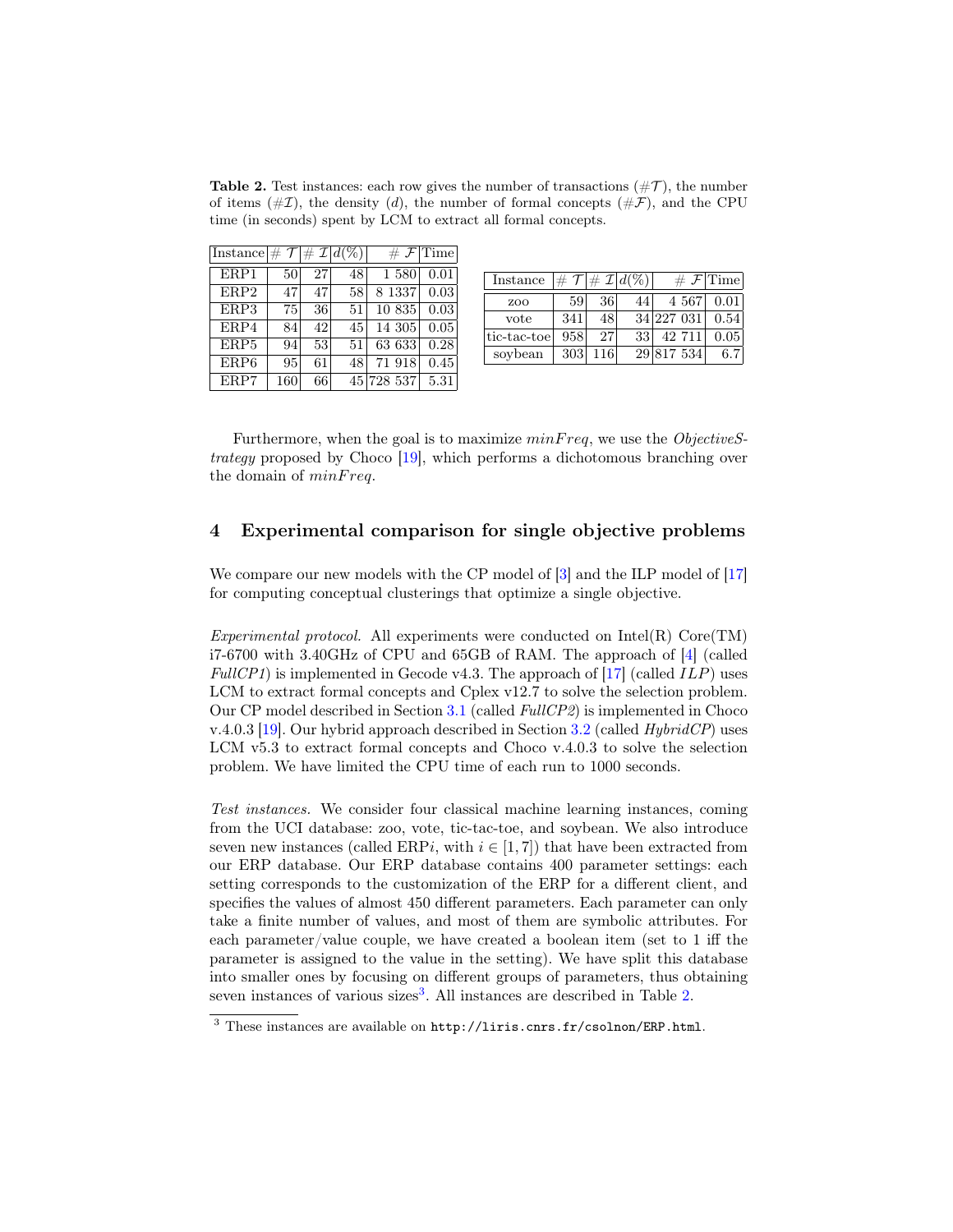<span id="page-9-0"></span>**Table 3.** Times when the goal is to optimize minFreq (upper part) and  $minSize$  (lower part): each line gives the time of the four approaches when  $k$  is fixed to 2, 3, and 4, respectively, and when  $k$  is not fixed (N). '-' is reported when time exceeds 1000s.

|                  |                |                  | <b>ILP</b>        |                        |        |           | FullCP1                        |                          |                  |              | FullCP2        |                |                          |                          |                |                         |
|------------------|----------------|------------------|-------------------|------------------------|--------|-----------|--------------------------------|--------------------------|------------------|--------------|----------------|----------------|--------------------------|--------------------------|----------------|-------------------------|
|                  |                |                  | $k=2$ $k=3$ $k=4$ |                        | $Nk=2$ | $k=3$     | $k=4$                          |                          |                  | $Nk=2$ $k=3$ | $k=4$          | $\overline{N}$ |                          | $k=2$ $k=3$ $k=4$        |                | $\overline{\mathrm{N}}$ |
|                  |                |                  |                   |                        |        |           | Objective = Maximize $minFreq$ |                          |                  |              |                |                |                          |                          |                |                         |
| ERP1             | 0.2            | 0.9              | 1.0               | 0.8                    | 0.0    | 0.0       | 0.3                            | $\overline{0.2}$         | $\overline{0.2}$ | 0.7          | 4.3            | 0.3            | 0.2                      | 0.9                      | 1.4            | $\overline{0.3}$        |
| ERP2             | 1.5            | 2.7              | 2.3               | 1.0                    | 0.0    | 0.4       | 4.8                            | 0.5                      | 0.1              | 0.2          | 2.8            | 0.1            | 4.4                      | 1.5                      | 4.6            | $\overline{0.3}$        |
| ERP3             | 1.5            | 2.5              | 3.2               | 1.7                    | 0.0    | 0.3       | 20.0                           | 2.4                      | 0.2              | 1.5          | 1.6            | 0.3            | 9.2                      | 24.7                     | 2.4            | 0.6                     |
| ERP4             | 7.5            | 15.0             | 20.9              | 13.6                   | 0.0    | 0.3       | 36.6                           | 1.2                      | 0.3              | 2.8          | 37.9           | 0.4            |                          | 1.4 100.6 153.1          |                | 0.8                     |
| ERP5             | 12.5           |                  | 18.3 83.7         | 18.3                   | 0.0    |           | 1.4 773.6 125.3                |                          | 0.5              | 5.0          | 91.9           |                |                          | 1.5 172.2 634.4          |                | 10.6                    |
| ERP <sub>6</sub> |                |                  |                   | 52.6 145.8 339.6 143.3 | 0.0    | 10.3      | 302.7                          | 51.7                     | 0.5              |              | 2.7 101.1      | 1.1            | 8.6                      |                          |                | 8.0                     |
| ERP7             | ۰              |                  |                   |                        | 0.0    | 82.9      |                                | $-973.4$                 |                  |              | 2.8 26.8 742.9 | 5.0            | $\overline{\phantom{a}}$ | $\overline{\phantom{a}}$ |                |                         |
| zoo              | 1.0            | 2.2              | 3.0               | 1.5                    | 0.0    | 0.0       | 0.8                            | 0.1                      | 0.2              | 0.2          | 4.5            | 0.3            | 0.5                      | 0.6                      | 1.0            | 0.2                     |
| vote             | 40.6           |                  |                   | 55.2                   | 0.0    | 2.0       | 292.6                          |                          | 1.6              |              | 19.2 370.5     | 33.1           |                          | 17.8 150.0 95.4 20.8     |                |                         |
| tic-tac-toe      | 61.3           | 80.6             |                   | $-718.6$               | 0.2    |           | 0.3 106.0                      |                          |                  | 32.5 75.9    |                | $-179.7$       | 10.9                     | 25.2                     |                | $-33.3$                 |
| soybean          | $\blacksquare$ |                  |                   |                        |        | 0.1 160.1 | $\overline{\phantom{m}}$       |                          | 1.4              |              | 7.9 166.0      |                |                          | 63.7980.2                | $\blacksquare$ |                         |
|                  |                |                  |                   |                        |        |           | Objective = Maximize $minSize$ |                          |                  |              |                |                |                          |                          |                |                         |
| ERP1             | 0.2            | 0.3              | 0.3               | 0.4                    | 0.0    | 0.1       | 1.0                            | 0.2                      | 0.3              | 0.7          | 2.5            | 0.2            | 0.2                      | 0.4                      | 1.6            | 0.1                     |
| ERP2             | 1.7            | 1.6              | 1.6               | 0.8                    | 0.0    | 0.5       | 19.9                           | $\overline{\phantom{a}}$ | 0.1              | 0.2          | 0.8            | 0.0            | 4.6                      | 17.7                     | 7.2            | 0.1                     |
| ERP3             | 1.6            | 1.6              | 1.7               | 1.2                    | 0.0    | $0.6\,$   | 252.9                          |                          | 0.3              | 2.0          | 7.0            | 0.1            | 9.6                      | 42.5                     | 61.6           | 0.2                     |
| ERP4             | 7.5            | 8.3              | 7.2               | 18.3                   | 0.0    | 0.8       | 184.8                          | 2.1                      | 0.5              | 4.6          | 34.4           | 0.5            |                          | 22.0 103.4 329.5         |                | 0.3                     |
| ERP5             | 13.1           | 21.1             | 40.6              | 12.5                   | 0.0    | $2.2\,$   | $\overline{a}$                 |                          | 0.6              | 6.1          | 58.4           | 0.3            |                          |                          |                | 1.5                     |
| ERP <sub>6</sub> | 63.4           |                  | 93.3 648.3        |                        | 0.0    | 14.2      | 9.6                            | 7.2                      | 0.8              | 7.5          | 54.2           |                | 0.5 645.0                | $\blacksquare$           |                | 1.9                     |
| ERP7             | $\overline{a}$ |                  |                   |                        |        | 0.0 191.1 | $\overline{\phantom{a}}$       | 47.2                     |                  |              | 4.4 69.2 682.5 | 2.3            | $\sim$                   | $\overline{\phantom{a}}$ | $\overline{a}$ | 39.5                    |
| zoo              | 1.1            | 0.9              | 1.2               | 2.0                    | 0.0    | 0.0       | 1.4                            | 0.5                      | 0.2              | 1.7          | 7.7            | 0.1            | 0.7                      | 6.8                      | 9.4            | 0.1                     |
| vote             |                | 40.8 243.5 249.7 |                   |                        | 0.0    | 3.9       | 969.4                          |                          | 3.3              |              | 12.2 191.8     | 20.4           | 16.2                     | 69.0                     |                | $-17.2$                 |
| tic-tac-toe      | 60.7           | 80.4             |                   | $-254.5$               | 0.4    |           | 0.3 105.6                      |                          | 33.2             | 54.1         |                |                | 10.9                     | 25.9                     |                | $-18.7$                 |
| soybean          | ä,             |                  |                   |                        |        | 0.0145.7  |                                |                          | 2.5              | 7.1          |                | 93.3 22.2      |                          | 93.4 460.6               |                | $-342.4$                |

Computation of  $\mathcal F$  with LCM. Table [2](#page-8-2) displays the time spent by LCM to extract all formal concepts, for each instance. This time is proportional with the size of  $\mathcal{F}$ , as the complexity of LCM is linear with respect to  $\#\mathcal{F}$ . CPU time is smaller than one second for all instances but two, and it is smaller than seven seconds for the instance that has the largest number of formal concepts (soybean).

Comparison of scale-up properties of the different approaches. Table [3](#page-9-0) displays the times for computing optimal clusterings when the goal is to maximize min-Freq (upper part) or  $minSize$  (lower part). We report times when k is fixed to 2, 3, and 4, respectively, and then when k is not fixed (with  $k_{min} = 2$  and  $k_{max} = m - 1$ ). Times displayed for ILP and HybridCP both include the time spent by LCM to extract all formal concepts.

For all approaches and all instances, time increases when increasing  $k$  from 2 to 4. FullCP1 and FullCP2 are more efficient when  $k = 2$  than when k is not fixed, and they are more efficient when k is not fixed than when  $k = 4$ . HybridCP approach needs more time to solve the problem when  $k = 2$  than when  $k$  is not fixed for all instances but three (vote, tic-tac-toe and soybean) whereas ILP approach needs more time only for the smallest ERP instances.

When  $k = 2$ , the best approach is FullCP1, which is able to solve all instances in less than 0.1 second (except tic-tac-toe). However, when increasing  $k$  from 2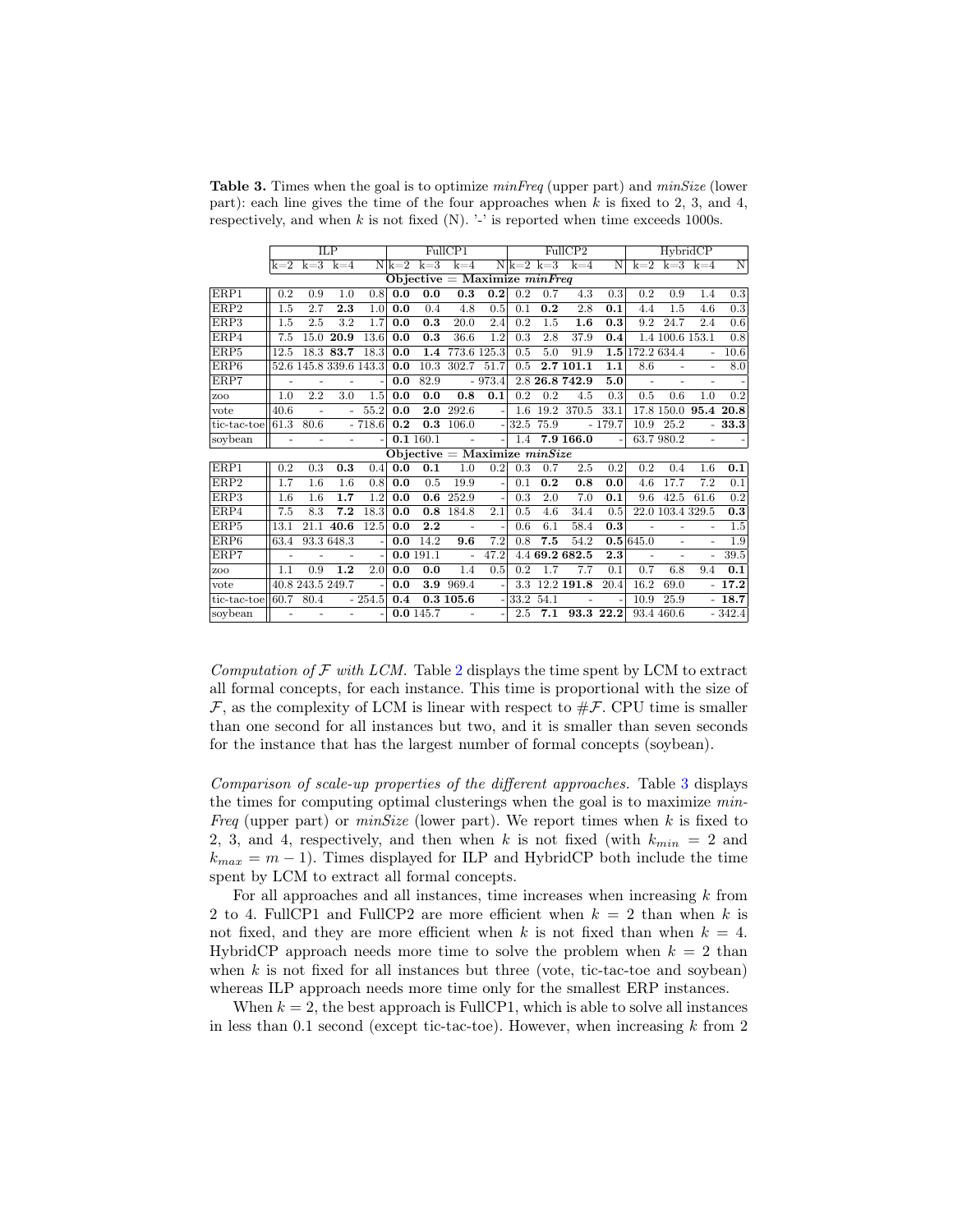<span id="page-10-0"></span>Table 4. Experimental comparison of frequencies, sizes, and number of clusters: each line displays the optimal values of  $minFreq$  and  $minSize$  when k is set to 2, 3, and 4, and when  $k$  is not fixed (N), followed by the value of  $k$  in the optimal solution (in brackets). Finally, it displays the optimal values of minFreq and minSize when maximizing  $minFreq$  and breaking ties with  $minSize$  (Freq+Size), and when maximizing minSize and breaking ties with  $minFreq$  (Size+Freq). In this case, k is not fixed and its value in the optimal solution is displayed in brackets.

|                  | Maximize <i>minFreq</i> Maximize <i>minSize</i> |     |    |     |                      |                |             |    |      |                    |     | $Freq + Size$          | $Size + Freq$  |    |                |
|------------------|-------------------------------------------------|-----|----|-----|----------------------|----------------|-------------|----|------|--------------------|-----|------------------------|----------------|----|----------------|
| k                | 2                                               | 3   |    | N   | (k)                  | 2              | 3           |    | N    | $(\mathrm{k})$     |     | Freq Size (k)          | Freq Size      |    | $(\mathrm{k})$ |
| ERP1             | 21                                              | 14  | 11 | 21  | $^{'}2$              | 4              | $5^{\circ}$ |    | 6 12 | 49                 | 21  | $\left( 2\right)$<br>4 |                | 12 | (49)           |
| ERP <sub>2</sub> | 21                                              | 15  | 11 | 21  | $^{'}2$              | 6              | 11          | 13 | 16   | $^{'}42$           | 21  | (2)<br>6               | $\overline{2}$ | 16 | (8)            |
| ERP3             | 31                                              | 22  | 18 | 31  | $^{2}$               | 3              | 4           | 6  | 12   | $^{\prime}59)$     | 31  | (2)<br>$\overline{2}$  |                | 12 | (59)           |
| ERP4             | 42                                              | 27  | 18 | 42  | $^{2}$               | 3              | 6           | 8  | 18   | 83)                | 42  | 3<br>(2)               |                | 18 | (83)           |
| ERP5             | 41                                              | 30  | 22 | 41  | $^{\prime}2^{\cdot}$ | 3              | 6           |    | 16   | (79`               | 41  | (2)<br>$\overline{2}$  |                | 16 | (79)           |
| ERP <sub>6</sub> | 42                                              | 31  | 22 | 42  | $\mathbf{2}^{\cdot}$ | 8              | 11          | 9  | 28   | (94)               | 42  | (2)<br>8               | 1              | 28 | (94)           |
| ERP7             | 70                                              | 50  | 35 | 70  | $^{^{\prime}2}$      | 5              | 81          |    | 29   | $\left(159\right)$ | 70  | 5<br>(2)               |                | 29 | (159)          |
| ZOO              | 28                                              | 19  | 14 | 28  | $\left( 2\right)$    | $\overline{2}$ | 3           | 5  | 15   | (58)               | 28  | (2)<br>$\overline{2}$  |                | 15 | (58)           |
| vote             | 102                                             | 34  | 34 | 102 | ΄2΄                  |                |             |    | 15   | 317                | 102 | $\left( 2\right)$<br>1 | 1              |    | 5(317)         |
| tic-tac-toe      |                                                 | 250 |    | 250 | $\left( 3\right)$    |                |             |    |      | '957               | 250 | 3)<br>1                |                |    |                |
| soybean          |                                                 | 2   | 5  |     |                      |                |             |    | 6    | $302^{\circ}$      |     |                        |                |    | 6(302)         |

to 3, times of FullCP1 are strongly increased (up to 191 seconds for ERP7 with  $minSize$ ) and FullCP1 is outperformed by FullCP2 for 8 instances. When further increasing  $k$  to 4, FullCP2 becomes the only approach able to solve all instances but tic-tac-toe, though ILP is able to solve 8 instances quicker.

When  $k$  is not fixed, the best performing approaches are fullCP2 (which is able to solve all instances but soybean for minFreq) and HybridCP (which is able to solve all instances for minSize).

*Maximization of the sum of sizes.* In  $[17]$ , the objective function to maximize is the sum of the sizes of the selected concepts, and the proposed ILP model scales well for this objective: when  $k$  is not fixed, the time needed to find the optimal solution is 0.1, 0.4, 0.7, 1.7, 5.9, 14.0, and 183.2 for ERP1 to ERP7, respectively, and it is 0.3, 51.9, 32.0, and 120.0 for zoo, vote, tic-tac-toe, and soybean, respectively. Hence, ILP is more efficient for maximizing the sum of the sizes than for maximizing minSize. None of the CP models considered here scales well when the goal is to maximize the sum of the sizes, and they are far slower than ILP in this case: they usually very quickly find the optimal solution, but they are not efficient to prove optimality. However, we noticed that the optimal solutions found with the two criteria sum of sizes and  $minSize$  are very similar (and often equal). Indeed, when maximizing the minimal size, we also tend to maximize the size of all concepts.

Comparison of frequencies, sizes, and number of clusters of optimal solutions. Table [4](#page-10-0) displays the values of  $minFreq$ ,  $minSize$ , and  $k$  for the optimal solutions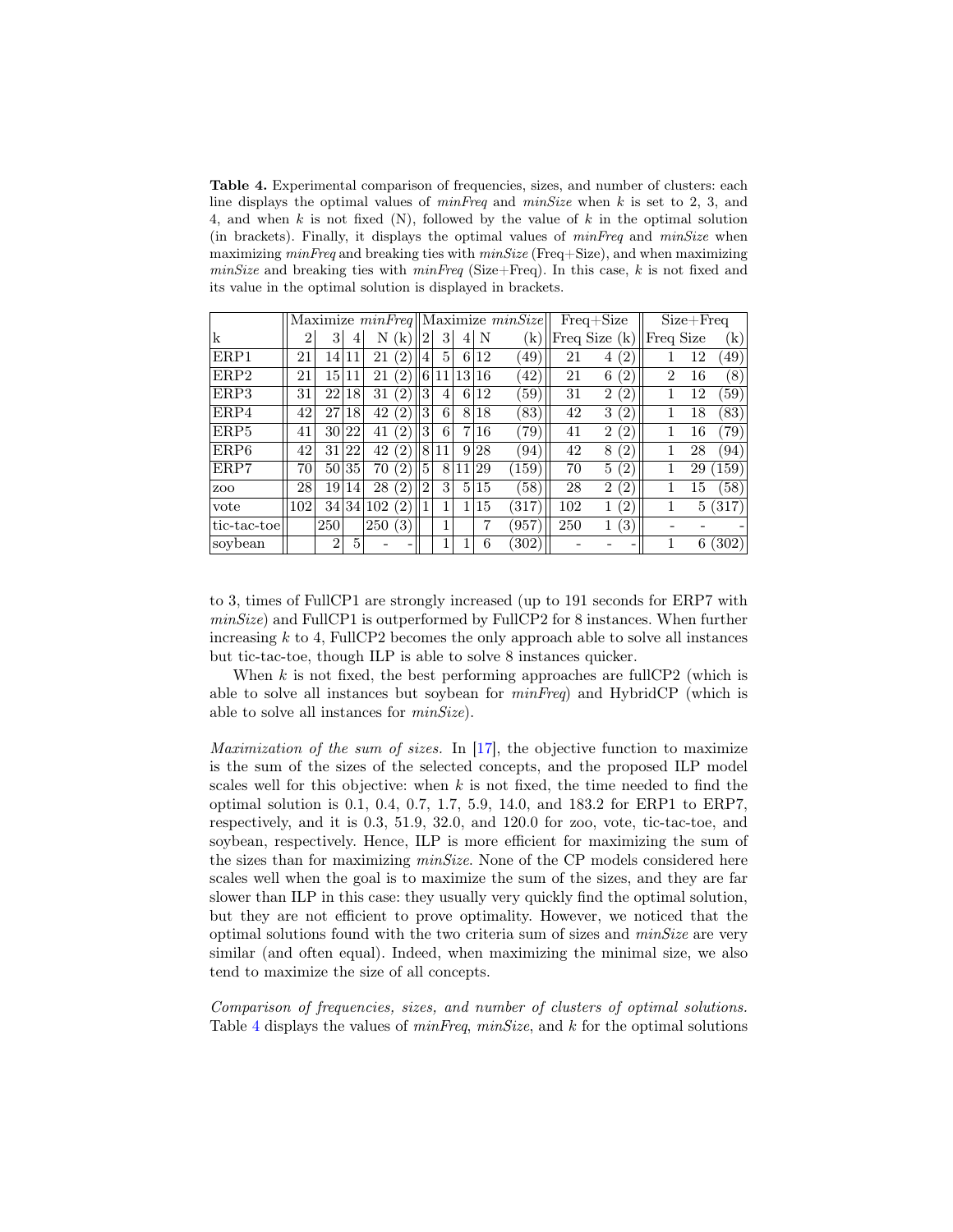(tic-tac-toe does not have clusterings when  $k \in \{2, 4\}$ , and soybean does not have clusterings when  $k = 2$ ). It shows us that when k is fixed, the optimal values of  $minFreq$  and  $minSize$  often greatly vary when modifying the value of k. For example, let us consider instance ERP4: minFreq decreases from 42 to 27 and 18 (resp.  $minSize$  increases from 3 to 6 and 8) when k is increased from 2 to 3 and 4. From an applicative point of view, finding the relevant value for  $k$ is not straightforward. When  $k$  is not fixed, we obtain extreme solutions: when the goal is to maximize minFreq, there are only 2 clusters (except for tic-tac-toe, as there is no solution with  $k = 2$ , and when the goal is to maximize minSize, there are  $m-1$  clusters for all instances but 4 (ERP2, ERP3, ERP5 and vote), whereas for the remaining instances the value of  $k$  is rather high.

Table [4](#page-10-0) also displays the values of  $minFreq$ ,  $minSize$ , and k when optimizing the two criteria in a lexicographic order and not fixing k. Let us call Freq+Size the solution that maximizes MinFreq while breaking ties with MinSize, and Size+Freq the solution that maximizes *MinSize* while breaking ties with  $Min$ -Freq. These solutions correspond to very different situations: for Freq+Size,  $k$ is always equal to 2 (except for tic-tac-toe) and  $minSize$  is rather low (ranging between 1 and 8); for Size+Freq, k is equal to  $m-1$  for 6 instances, and rather large for the other instances, while  $minFreq$  is always equal to 1, except for ERP2. From an applicative point of view, these solutions are not very interesting, and we need to find better compromises between size and frequency.

## <span id="page-11-0"></span>5 Multi-criteria optimization

As the two optimization criteria tend to produce extreme solutions which are not very meaningful for our application, we propose to compute the Pareto front of non dominated solutions. A clustering  $C_1$  is dominated by another clustering  $C_2$ if the size and the frequency of  $C_1$  are smaller than or equal to the size and the frequency of  $C_2$ . Non dominated solutions correspond to different compromises between the two criteria. The two extrema of the Pareto front are the solutions called Size+Freq and Freq+Size in the previous Section. In Section  $5.1$ , we experimentally evaluate the efficiency of our two CP models for computing these extrema. Then, in Section [5.2,](#page-12-0) we propose and compare different approaches for computing the whole Pareto front.

#### <span id="page-11-1"></span>5.1 Computation of extrema solutions

Table [5](#page-12-1) displays the time spent by FullCP2 and HybridCP to compute the two extrema solutions of the Pareto front: Size+Freq is computed by first maximizing MinSize, fixing MinSize to its optimal value, and then maximizing MinFreq; Freq+Size is obtained by first maximizing MinFreq, fixing MinFreq to its optimal value, and then maximizing MinSize.

For Freq+Size, FullCP2 outperforms HybridCP on 6 instances and it is able to solve all instances except soybean while HybridCP is not able to solve ERP7, vote and soybean. However, for Size+Freq, FullCP2 is not able to solve 5 instances, while HybridCP is able to solve all instances but 2.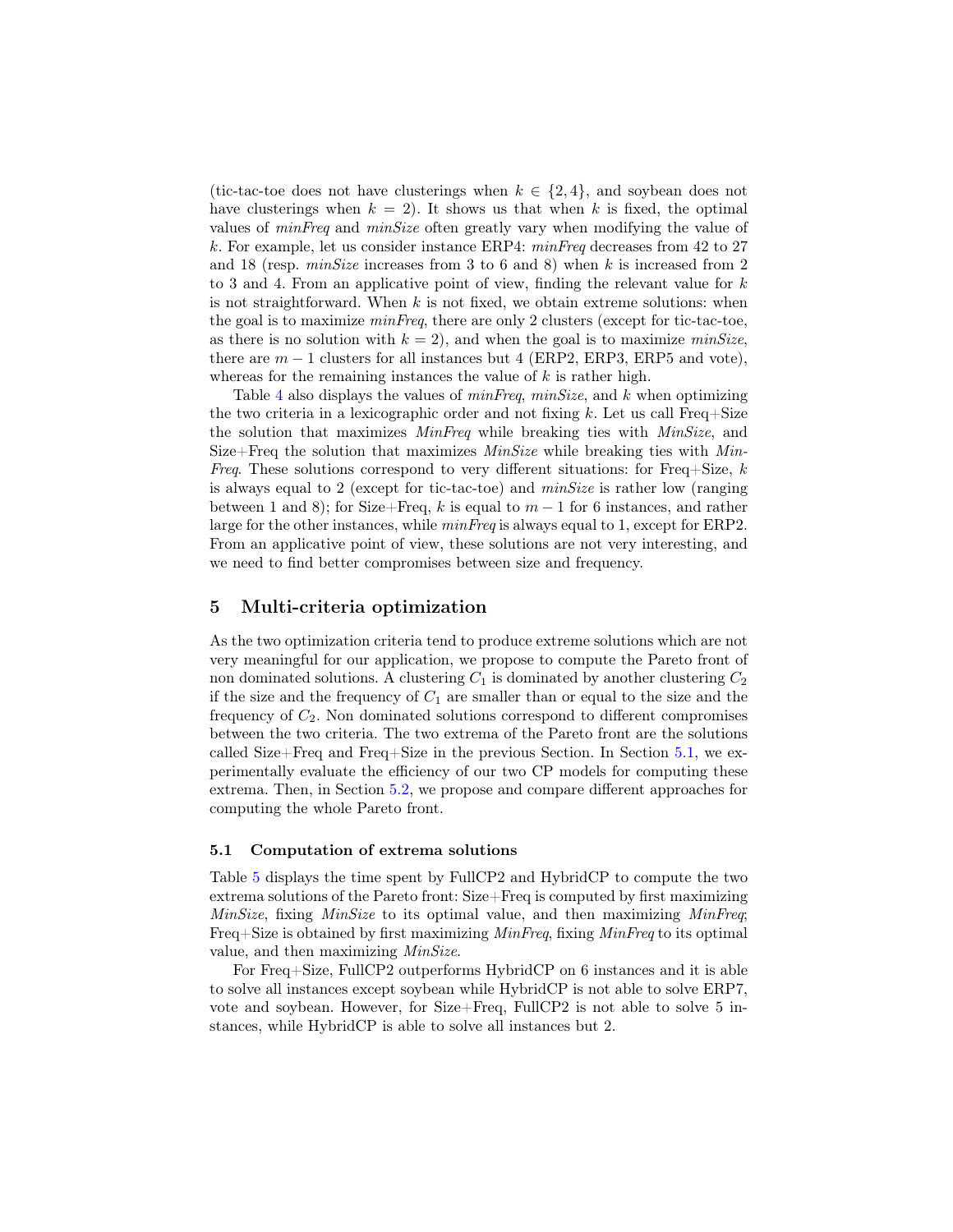<span id="page-12-1"></span>Table 5. Times needed to compute Size+Freq (left part) and Freq+Size (rightpart) for FullCP2 and HybridCP. For each solution, we first give the time needed to optimize the first criterion (1st), then the time needed to optimize the second criterion (2nd), and finally the total time ('-' if total time exceeds 1000s).

|             |                          |         |                 | $Size + Freq$ |            | Freq+Size         |      |         |                                  |           |          |               |  |  |
|-------------|--------------------------|---------|-----------------|---------------|------------|-------------------|------|---------|----------------------------------|-----------|----------|---------------|--|--|
| Instance    |                          | FullCP2 |                 |               | HybridCP   |                   |      | FullCP2 |                                  | HybridCP  |          |               |  |  |
|             | 1st                      | 2nd     | Total           | 1st           | 2nd        | Total             | 1st  |         | 2nd Total                        |           |          | 1st 2nd Total |  |  |
| ERP1        | 0.1                      | 0.2     | 0.3             | 0.3           | 0.3        | 0.6               | 0.4  | 0.2     | 0.7                              | 0.2       | 0.1      | 0.4           |  |  |
| ERP2        |                          |         |                 | 0.1           | 0.3        | 0.4 <sub>1</sub>  | 0.2  | 0.1     | 0.3                              | 0.3       | 0.3      | 0.6           |  |  |
| ERP3        | $\overline{\phantom{a}}$ |         |                 | 0.2           | 0.4        | 0.6               | 0.4  | 0.3     | 0.7                              | 0.7       | 0.3      | 1.0           |  |  |
| ERP4        | 0.4                      | 6.9     | 7.3             | 0.6           | 1.5        | 2.1               | 0.5  | 0.5     | 1.0                              | 0.8       | 0.1      | 0.9           |  |  |
| ERP5        |                          |         |                 | 1.6           | 34.7       | 36.3              | 1.1  | 0.6     | 1.6                              | 10.6 13.0 |          | 23.5          |  |  |
| ERP6        | 0.5                      | 1.4     | 1.9             | 4.0           | 94.2       | 98.2              | 1.6  | 0.7     | 2.3                              |           | 8.0 59.8 | 67.9          |  |  |
| ERP7        |                          |         | 3.7 975.1 978.8 |               |            |                   | 6.3  | 2.9     | 9.2                              |           |          |               |  |  |
| ZOO         | 0.1                      | 1.0     | 1.1             | 0.2           | 0.2        | 0.4               | 0.4  | 0.3     | 0.7                              | 0.3       | 0.0      | 0.3           |  |  |
| vote        | 20.0                     | 6.2     | 26.2            |               | 18.3 648.7 | 667.0             | 26.5 |         | 13.5 40.0                        |           |          |               |  |  |
| tic-tac-toe |                          |         |                 |               |            |                   |      |         | 230.9 152.1 383.0 31.6 19.1 50.7 |           |          |               |  |  |
| soybean     |                          |         |                 |               |            | 325.0 342.1 667.1 |      |         |                                  |           |          |               |  |  |

#### <span id="page-12-0"></span>5.2 Computation of the Pareto front

[\[3\]](#page-15-13) describes a CP approach to compute non dominated bi-criteria clusterings by iteratively solving single criterion optimization problems while alternating between the two criteria. [\[6\]](#page-15-15) describes a more dynamic CP approach to compute Pareto front: the idea is to search for all solutions, and dynamically add a constraint each time a new solution is found to prevent the search from computing solutions that are dominated by it. This idea has been improved in [\[22,](#page-16-6)[10\]](#page-15-16). We have experimentally compared these two approaches, and found that the dynamic approach of [\[6\]](#page-15-15) is more efficient than the static approach of [\[3\]](#page-15-13) for our problem. Hence, we only consider this approach in this section. It proceeds as follows: we build an initial model as described in Section 3, and ask the solver to search for all solutions. Each time a solution sol is found, we dynamically post the constraint  $(minFreq > f) \vee (minSize > s)$  where f and s are the values of minFreq and minSize in sol, and go on the search for all solutions. The search stops when there is no more non-dominated solutions.

We have evaluated this dynamic approach with FullCP2 and HybridCP. FullCP2 is able to solve ERP1 in ten minutes, but fails to solve all other instances within a time limit of two hours. HybridCP is much more efficient, and is able to solve 6 instances within this time limit. Hence, we only consider HybridCP in our experiments.

We have compared different variants of this dynamic approach. For all variants, we use the two extrema solutions to reduce the search space in an a priori way. More precisely, let  $f_{\text{Freq}+\text{Size}}$  and  $s_{\text{Freq}+\text{Size}}$  (resp.  $f_{\text{Size}+\text{Freq}}$  and  $s_{\text{Size}+\text{Freq}}$ ) be the value of  $minFreq$  and  $minSize$  in the solution Size+Freq (resp. Freq+Size).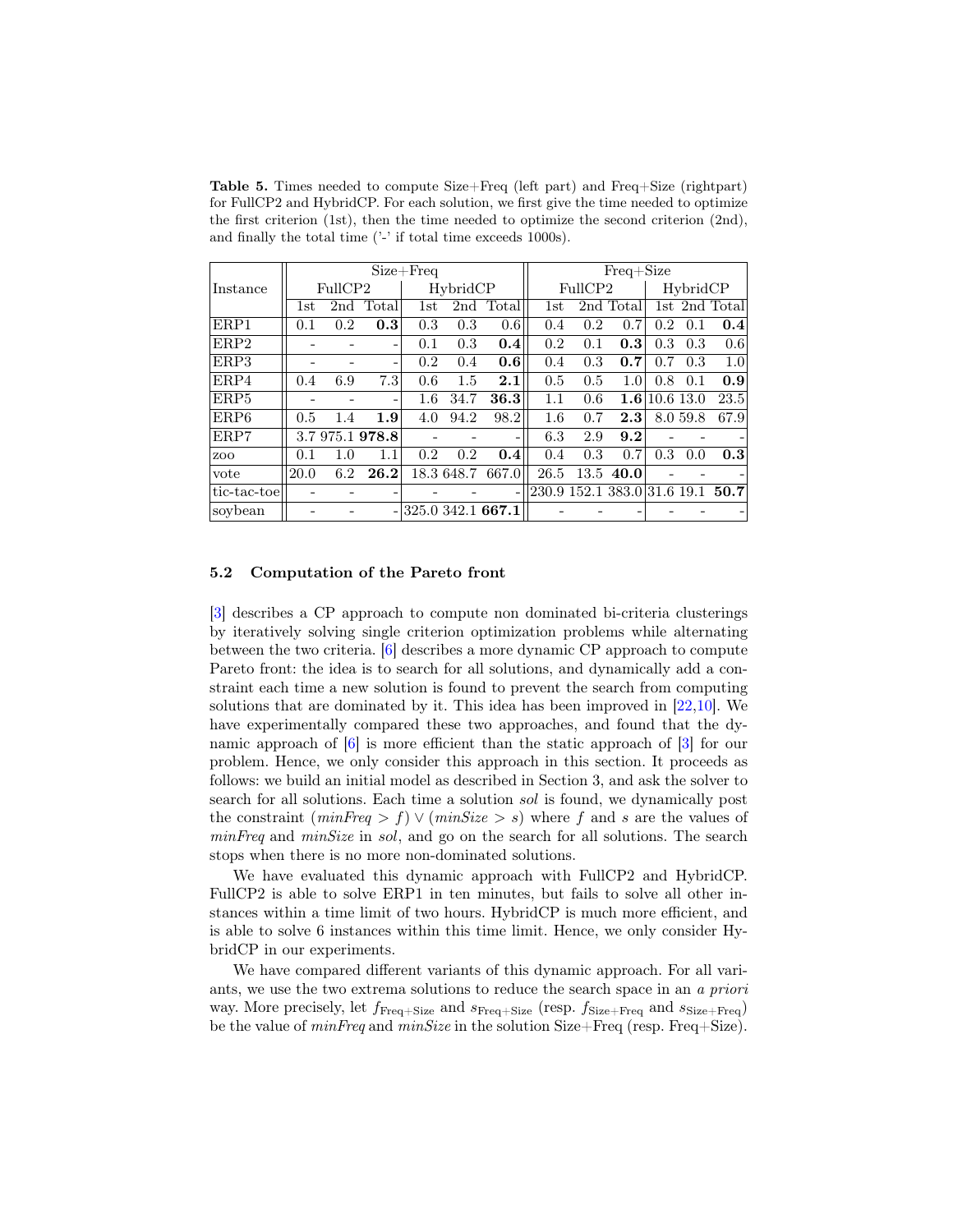We set the domain of  $minFreq$  to  $[f_{Size+Freq} + 1, f_{Freq+Size} - 1]$  and the domain of  $minSize$  to  $[s_{Freq+Size} + 1, s_{Size+Freq} - 1].$ 

The first two variants correspond to the dynamic approach described below, with different search heuristics:  $freq_{seq}$  (resp.  $size_{seq}$ ) uses the search heuristics dedicated to the *minFreq* (resp. *minSize*) objective as described in Section [3.2.](#page-6-0) These two variants find complementary solutions at the beginning of the search process:  $freq_{seq}$  first finds clusterings with large frequencies, whereas  $size_{seq}$  first finds clusterings with large sizes. Hence, the variant  $freqSize_{par}$  takes advantage of this complementarity and launches the two variants in two parallel threads which communicate their solutions to update the non-dominated area: each time a solution is found by one thread, it dynamically adds constraints to filter the solutions dominated by this solution, and it also checks whether the other thread has found new solutions and dynamically adds constraints if ever.

The variant  $freq+D_{seq}$  (resp.  $size+D_{seq}$ ) decomposes the problem into two subproblems by separating the domain of  $minFreq$  (resp.  $minSize$ ) in two equal parts. The two subproblems are solved sequentially. We first solve the subproblem corresponding to the upper part of the domain, as no solution of this problem can be dominated by a solution of the other subproblem. Then, we solve the second subproblem while preventing it from computing solutions that are dominated by the solutions of the first subproblem by adding constraints. The variants  $freq + D_{par}$  and  $size + D_{par}$  are similar to  $freq + D_{seq}$  and  $size + D_{seq}$ : the only difference is that they solve the two subproblems in two parallel threads. In this case, only one subproblem (the one with the upper part of the domain) communicates its solutions to the other thread.

Table [6](#page-14-0) compares times of these different variants on 6 instances with a time limit of 2 hours (all other instances cannot be solved in less than 2 hours). For all instances,  $size_{seq}$  is much more efficient than  $freq_{seq}$ . Launching these two approaches in two parallel threads does not pay off:  $freqSize_{par}$  is faster than size<sub>seq</sub> for only two instances. This may come from the fact that freq<sub>seq</sub> is really not efficient compared to  $size_{seq}$ . Decomposing the problem into two subproblems appears to be a better idea, even when solving the two subproblems sequentially, for the freq-based variants:  $freq + D_{seq}$  is always much faster than  $freq_{seq}$ . However,  $size+D_{seq}$  is faster than  $size_{seq}$  for two instances only. Finally, solving the two subproblems on two parallel threads always pays-off for the freq-based variants, whereas it degrades the solving time for 4 instances for the *size*-based variants. Figure [1](#page-14-1) displays the Pareto fronts for ERP4 and ERP5.

### 6 Conclusion

We have introduced new CP models for computing optimal conceptual clusterings. These models are able to quickly find solutions that maximize either the minimal size or the minimal frequency, even when the number of clusters is not fixed. Computing the Pareto front for these two criteria is a more challenging problem, and our CP models are able to solve this problem in less than two hours for six instances only. Further work will mainly aim at improving this.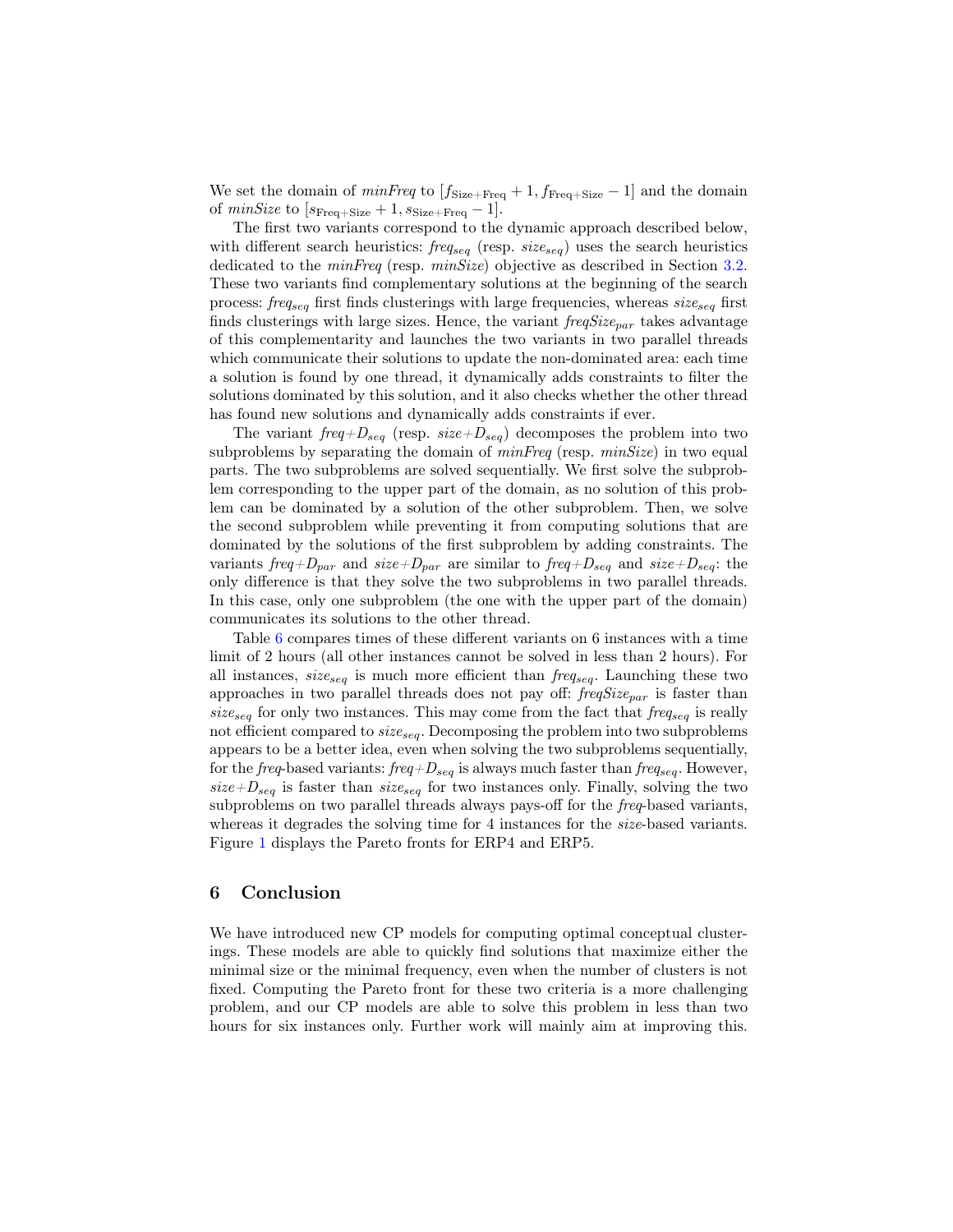<span id="page-14-0"></span>Table 6. Times to find all non-dominated solutions with different variants  $('-)$  if time exceeds 2 hours).  $\frac{seq}{par}$  gives the speed-up between sequential and parallel variants (for  $freqSize_{par}$ , we consider the best sequential time).

|                          | ERP1             |                     | ZOO  |                  | ERP4                   |          | ERP3  |                  | ERP <sub>2</sub> |                 | ERP5                 |                 |
|--------------------------|------------------|---------------------|------|------------------|------------------------|----------|-------|------------------|------------------|-----------------|----------------------|-----------------|
|                          | time             | seq<br>$_{\it par}$ | time | seq<br>$_{par}$  | time $\frac{seq}{n-1}$ | $_{par}$ | time  | seq<br>$_{par}$  | time             | seq<br>$_{par}$ | time                 | seq<br>$_{par}$ |
| $_{\parallel}freq_{seq}$ | 2.3 <sub>1</sub> |                     | 24.4 |                  | 6048.7                 |          | 145.7 |                  | 41.7             |                 | 5542.5               |                 |
| $size_{seq}$             | 1.41             |                     | 8.6  |                  | 211.8                  |          | 42.3  |                  | 11.1             |                 | 873.9                |                 |
| $ freqSize_{par} $       | 1.4 <sub>l</sub> | 1.0                 | 7.0  | 1.2 <sub>l</sub> | 216.5 1.0              |          | 36.0  | 1.2 <sub>l</sub> |                  |                 | 12.7 0.9  1029.9 0.8 |                 |
| $ freq + D_{seq}$        | 0.8              |                     | 4.7  |                  | 236.8                  |          | 15.0  |                  | 12.6             |                 | 1579.6               |                 |
| $ freq+D_{par} $         | 0.8              | 1.0                 |      | 4.5 1.0          | $210.0$   1.1          |          | 10.2  | 1.5              | 11.8             |                 | 1006.9 1.6           |                 |
| $size+D_{seq}$           | 0.8              |                     | 10.6 |                  | 264.3                  |          | 24.8  |                  | 12.4             |                 | 2912.9               |                 |
| $size+D_{par}$           |                  |                     | 15.0 | 0.7              | 166.0                  | -1.61    | 59.1  | 0.4              |                  |                 | 24.4 0.5 2131.6 1.4  |                 |



<span id="page-14-1"></span>Fig. 1. Pareto front of ERP4 and ERP5: each point  $(x, y)$  corresponds to a nondominated solution with  $x=minFreq$  and  $y=minSize$ . The number k of clusters of the solution is displayed close to the point.

In particular, we plan to combine different decompositions to obtain more than two subproblems, e.g., both decompose the domains of minFreq and minSize to obtain four subproblems that may be solved in four parallel threads. We also plan to evaluate scale-up properties of ILP for this problem, and combine ILP with CP if we observe complementary performance. Finally, we plan to evaluate the interest of combining our CP model with the propagation algorithm of [\[14\]](#page-15-11).

Acknowledgments. We thank Jean-Guillaume Fages and Charles Prud'homme for enriching discussions on Choco, and authors of [\[4\]](#page-15-5) for sending us their Gecode code.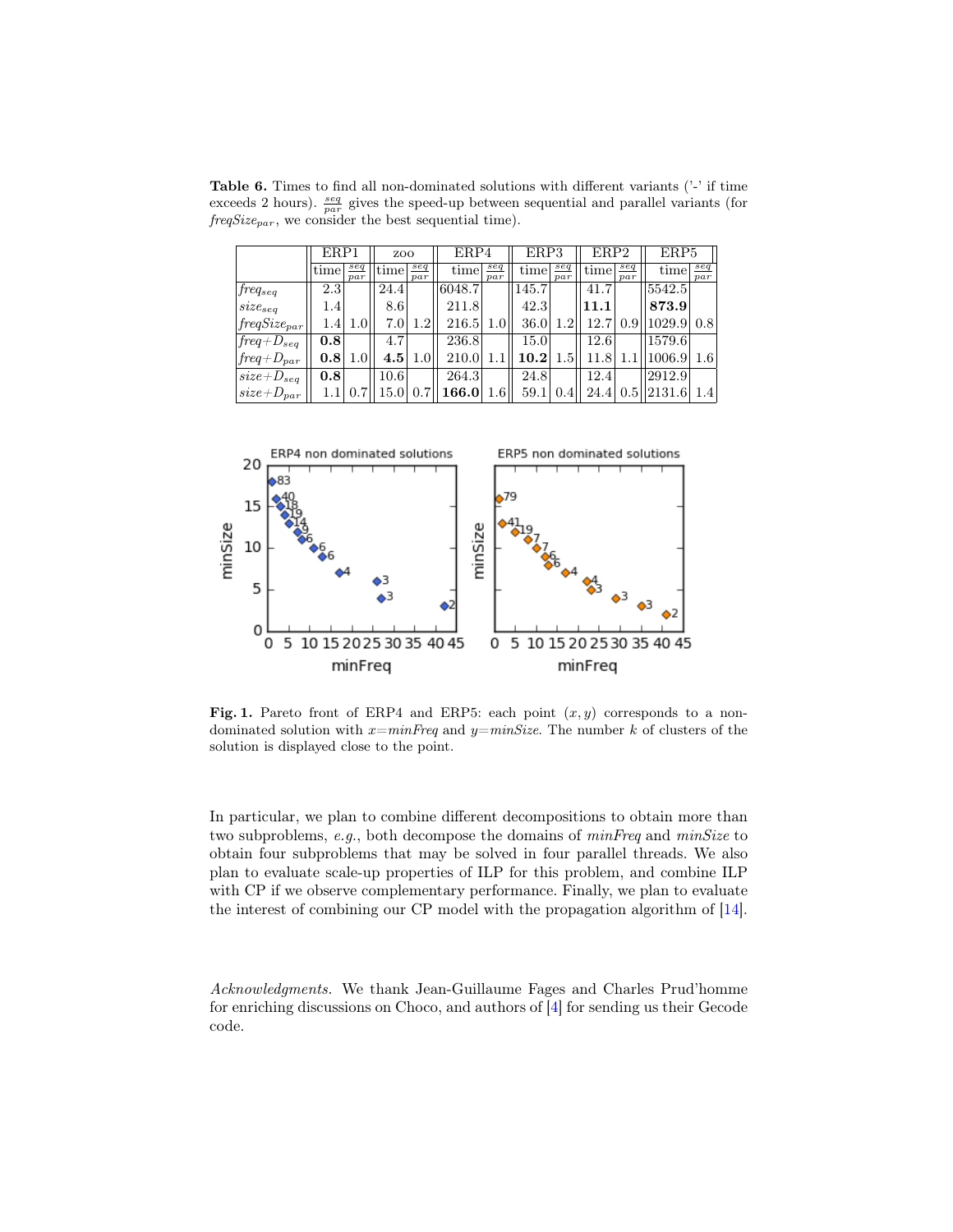#### References

- <span id="page-15-4"></span>1. M. Munir Ahmad and Ruben Pinedo Cuenca. Critical success factors for erp implementation in smes. Robot. Comput.-Integr. Manuf., 29(3):104–111, June 2013.
- <span id="page-15-7"></span>2. Stephan Börzsönyi, Donald Kossmann, and Konrad Stocker. The skyline operator. In Proceedings of the 17th IEEE International Conference on Data Engineering, pages 421–430, 2001.
- <span id="page-15-13"></span>3. Thi-Bich-Hanh Dao, Khanh-Chuong Duong, and Christel Vrain. Constrained Clustering by Constraint Programming. Artificial Intelligence, pages –, June 2015.
- <span id="page-15-5"></span>4. Thi-Bich-Hanh Dao, Willy Lesaint, and Christel Vrain. Clustering conceptuel et relationnel en programmation par contraintes. In JFPC 2015, Bordeaux, France, June 2015.
- <span id="page-15-1"></span>5. Bernhard Ganter and Rudolf Wille. Formal Concept Analysis: Mathematical Foundations. Springer, 1997.
- <span id="page-15-15"></span>6. Marco Gavanelli. An algorithm for multi-criteria optimization in csps. In Proceedings of the 15th European Conference on Artificial Intelligence, ECAI'02, pages 136–140, Amsterdam, The Netherlands, The Netherlands, 2002. IOS Press.
- <span id="page-15-10"></span>7. Tias Guns. Declarative pattern mining using constraint programming. Constraints, 20(4):492–493, 2015.
- <span id="page-15-9"></span>8. Tias Guns, Siegfried Nijssen, and Luc De Raedt. Itemset mining: A constraint programming perspective. Artif. Intell., 175(12-13):1951–1983, 2011.
- <span id="page-15-12"></span>9. Tias Guns, Siegfried Nijssen, and Luc De Raedt. k-pattern set mining under constraints. IEEE Trans. Knowl. Data Eng., 25(2):402–418, 2013.
- <span id="page-15-16"></span>10. Renaud Hartert and Pierre Schaus. A support-based algorithm for the bi-objective pareto constraint. In Proceedings of the Twenty-Eighth AAAI Conference on Artificial Intelligence, AAAI'14, pages 2674–2679. AAAI Press, 2014.
- <span id="page-15-2"></span>11. L. Hossain. Enterprise Resource Planning: Global Opportunities and Challenges: Global Opportunities and Challenges. IRM Press, 2001.
- <span id="page-15-8"></span>12. Mehdi Khiari, Patrice Boizumault, and Bruno Crémilleux. Constraint programming for mining n-ary patterns. In Principles and Practice of Constraint Programming - CP 2010 - 16th International Conference, CP 2010, St. Andrews, Scotland, UK, September 6-10, 2010. Proceedings, pages 552–567, 2010.
- <span id="page-15-14"></span>13. Yat Chiu Law and Jimmy H. M. Lee. Global Constraints for Integer and Set Value Precedence, pages 362–376. Springer Berlin Heidelberg, 2004.
- <span id="page-15-11"></span>14. Nadjib Lazaar, Yahia Lebbah, Samir Loudni, Mehdi Maamar, Valentin Lemière, Christian Bessiere, and Patrice Boizumault. A global constraint for closed frequent pattern mining. In Principles and Practice of Constraint Programming - 22nd International Conference, CP 2016, Toulouse, France, September 5-9, 2016, Proceedings, pages 333–349, 2016.
- <span id="page-15-0"></span>15. R.S. Michalski. Knowledge Acquisition Through Conceptual Clustering: A Theoretical Framework and an Algorithm for Partitioning Data Into Conjunctive Concepts. Report (University of Illinois at Urbana-Champaign. Dept. of Computer Science). Department of Computer Science, University of Illinois at Urbana-Champaign, 1980.
- <span id="page-15-3"></span>16. Jaideep Motwani, Ram Subramanian, and Pradeep Gopalakrishna. Critical factors for successful erp implementation: Exploratory findings from four case studies. Comput. Ind., 56(6):529–544, August 2005.
- <span id="page-15-6"></span>17. Abdelkader Ouali, Samir Loudni, Yahia Lebbah, Patrice Boizumault, Albrecht Zimmermann, and Lakhdar Loukil. Efficiently finding conceptual clustering models with integer linear programming. In Proceedings of the Twenty-Fifth International